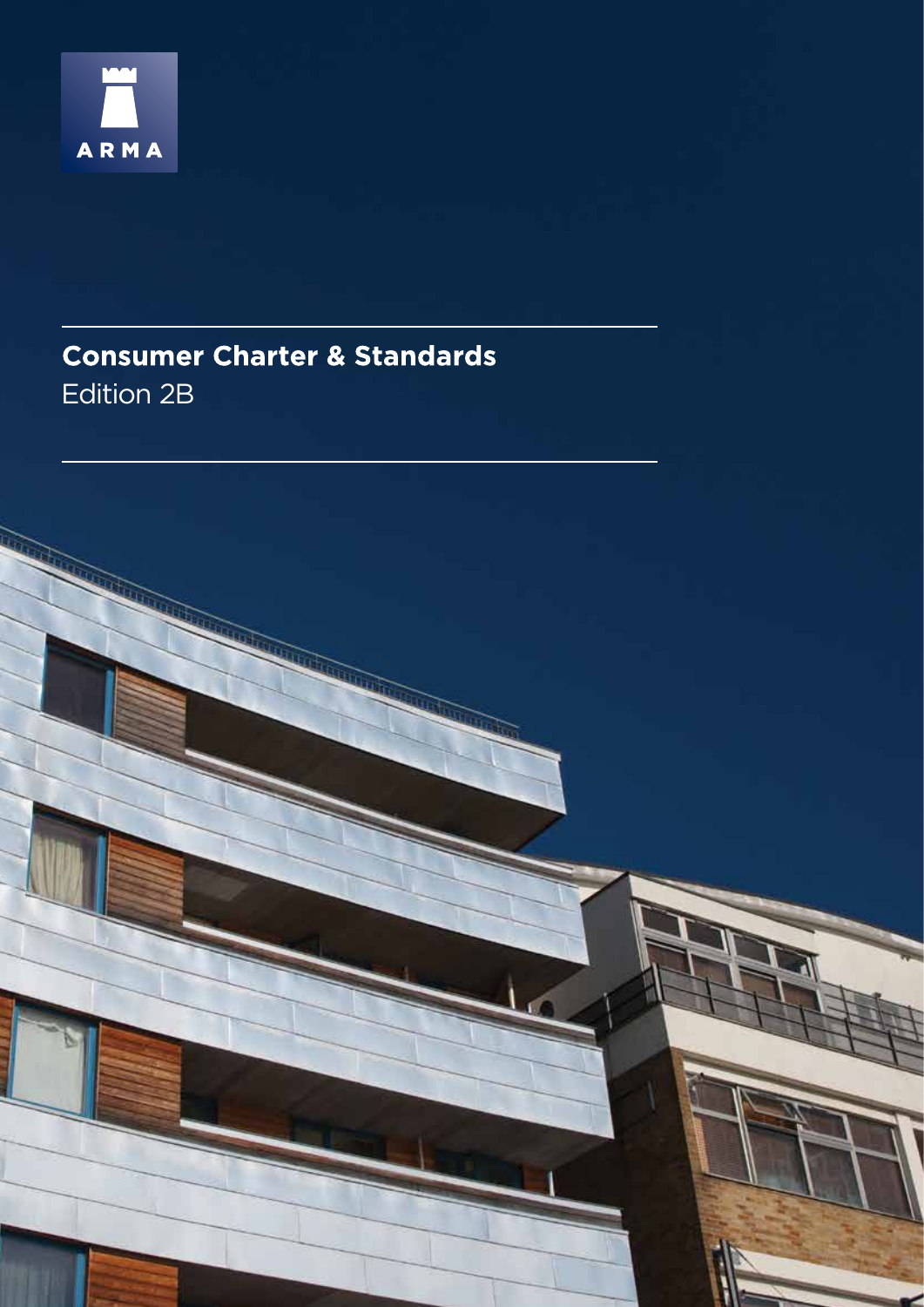# **Introduction**

From January 2015 all ARMA members must operate according to the principles contained in the Consumer Charter and meet the requirements of the Standards. The aim being to raise standards of residential leasehold management through independent regulation, a Consumer Charter and Standards that are specific to managing agents.

Together with the requirements set out in ARMA's Articles of Association and Bye-Laws, these will form the rules of ARMA membership. Corporate conduct of ARMA members is set out in the Bye-Laws, relevant aspects of which are available separately.

The Consumer Charter and Standards are a milestone for consumer protection in the residential leasehold sector. Membership of ARMA is voluntary so managing agents who join ARMA are showing a clear commitment to providing the best customer service and operating to the highest possible standards.

This document sets out the Consumer Charter and Standards and is intended to be read by landlords, leaseholders, occupiers and managing agents of residential leasehold property.

## **The Standards are effective from 1 January 2015**

Published by The Association of Residential Managing Agents 3rd Floor, 2–4 St George's Road, Wimbledon, London SW19 4DP

No responsibility for loss or damage caused to any person acting or refraining from action as a result of the material included in this publication can be accepted by the authors or ARMA.



Produced by the Council of The Association of Residential Managing Agents. First edition published May 2013. Edition 2B published June 2021.

© The Association of Residential Managing Agents.

Copyright in all or part of this publication rests with ARMA, and save by prior consent of ARMA, no part or parts shall be reproduced by any means electronic, mechanical, photocopying or otherwise, now known or to be devised.

Typeset and designed by BrandFour Ltd.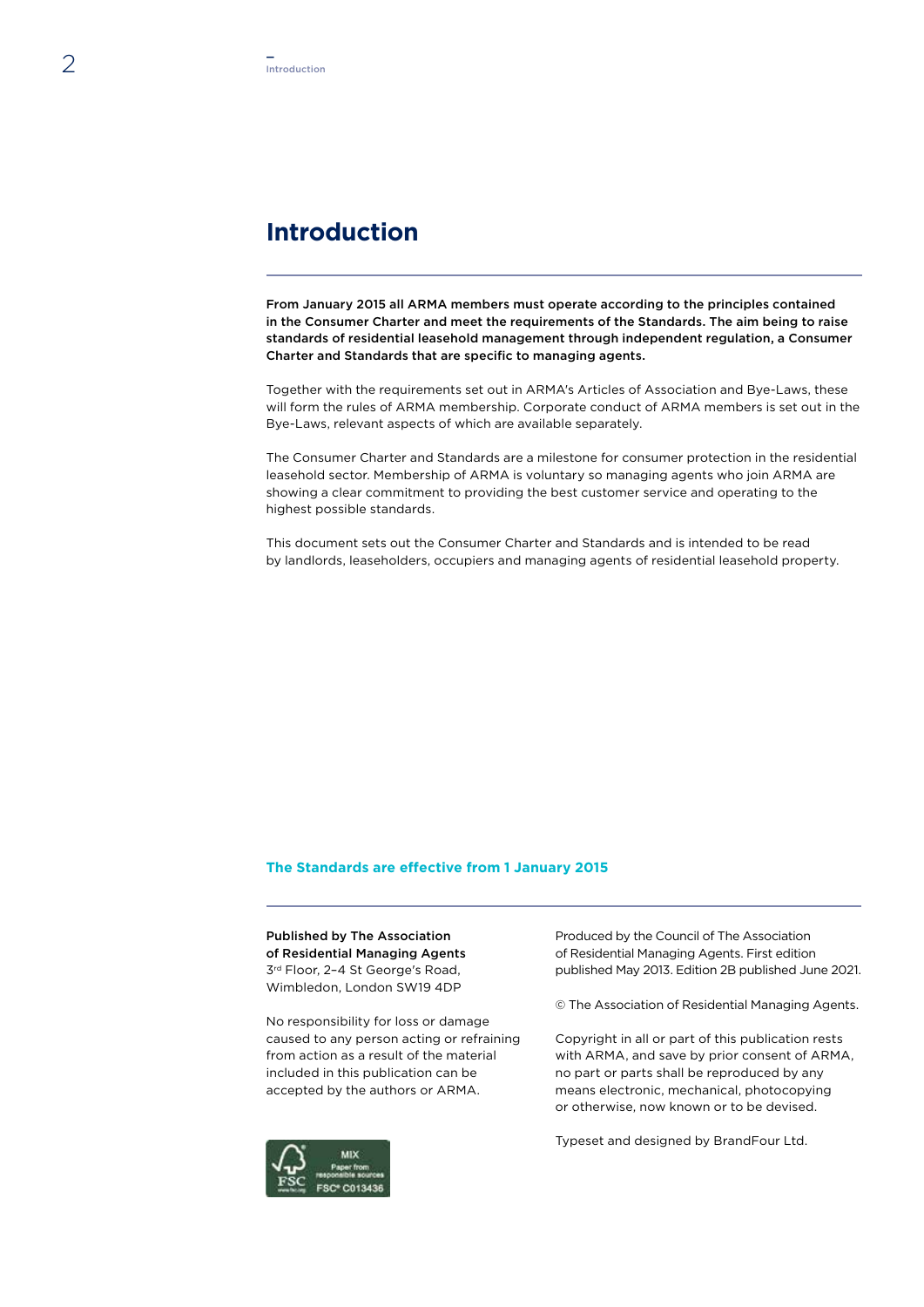# **Contents**

| <b>Application</b>                                      | Page 4  |
|---------------------------------------------------------|---------|
| <b>Consumer Charter</b>                                 | Page 6  |
| <b>Standards</b>                                        | Page 7  |
| <b>Part 1 –</b> Definitions applicable in the Standards | Page 7  |
| <b>Part 2 – Instructing a Managing Agent</b>            | Page 10 |
| <b>Part 3 - Client Matters</b>                          | Page 11 |
| <b>Part 4 - Financial Matters</b>                       | Page 14 |
| <b>Part 5 - Management Matters</b>                      | Page 20 |
| <b>Part 6 –</b> Legal Matters                           | Page 25 |
| <b>Part 7 - Disputes and Terminations</b>               | Page 25 |
|                                                         |         |

## Abbreviations

The following abbreviations are used where statutory references are given throughout the Standards:

S/s section Ss/ss sections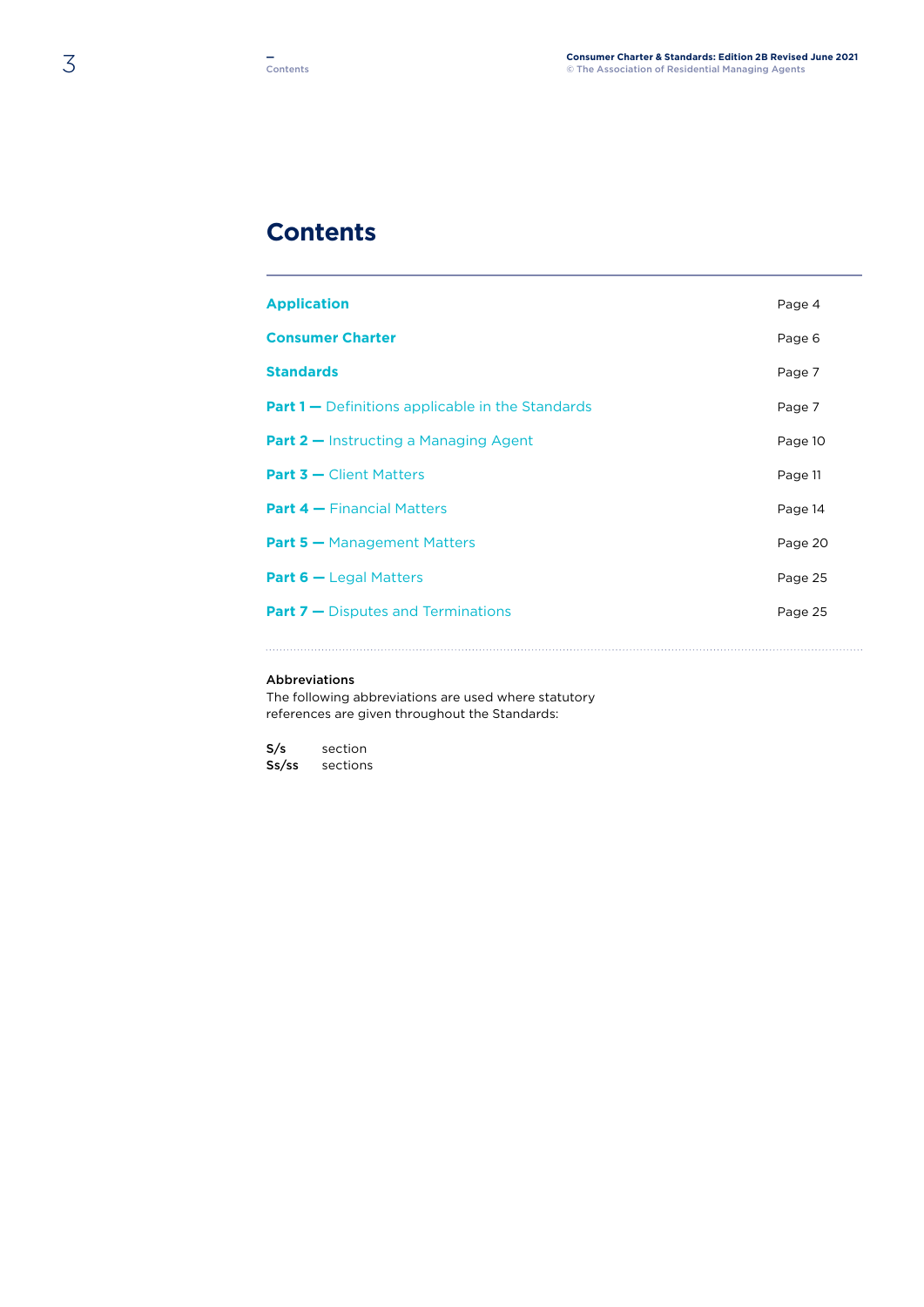# **Application**

## **Status**

Whilst compliance with the Consumer Charter and Standards is mandatory for ARMA members, a breach of the Standards is not a criminal offence nor does it create any civil liability. However, the contents of the Standards may be used in evidence and taken into account, if relevant, in disciplinary matters, court and tribunal proceedings.

## **Application**

These Standards have been written to apply to residential long leasehold properties (a lease for a term in excess of 21 years when originally granted) in England and Wales where a service charge, which varies according to the expenditure, is payable.

Landlord and Tenant Legislation does not apply to freehold houses on managed estates and therefore the Standards are not applicable to these properties. However, the principles of the Consumer Charter do still apply.

All the requirements in the Charter and the Standards are addressed to managing agents, who have responsibility for compliance. They are advised to take account of the following points:

- **·** Factors such as the age and location of the property, the terms of occupation, the level of payment for services and the management fee may have an impact on the application of the Standards;
- **·** In the Standards, whenever a statutory reference is given, there is a legal obligation to act in accordance with the statute;
- **·** Subject to the requirements of legislation, the client will usually have the ultimate authority over the managing agent. Where instructions from the client would put the managing agent in contravention of the law, this should be brought to the immediate attention of the client, advising the client of that risk and the potential penalties of non-compliance;
- **·** If the client persists in those instructions the managing agent should consider whether to decline to act further for the client;
- **·** Managing agents are advised to study the definitions in Part 1 of this document. In particular they should observe the following points: "should" is used to indicate an obligation to adhere to the Standard unless there is a justifiable reason not to comply that the managing agent must be able to demonstrate; "must" is used to indicate an obligation to adhere to the standard in all circumstances. In some instances, breach of the latter could lead to civil and/or criminal action.

When taking management decisions within the framework of the Consumer Charter and Standards, consideration should also be given to: statutory requirements; terms of the lease; cost effectiveness; convenience; efficiency; reasonableness and the quality of service.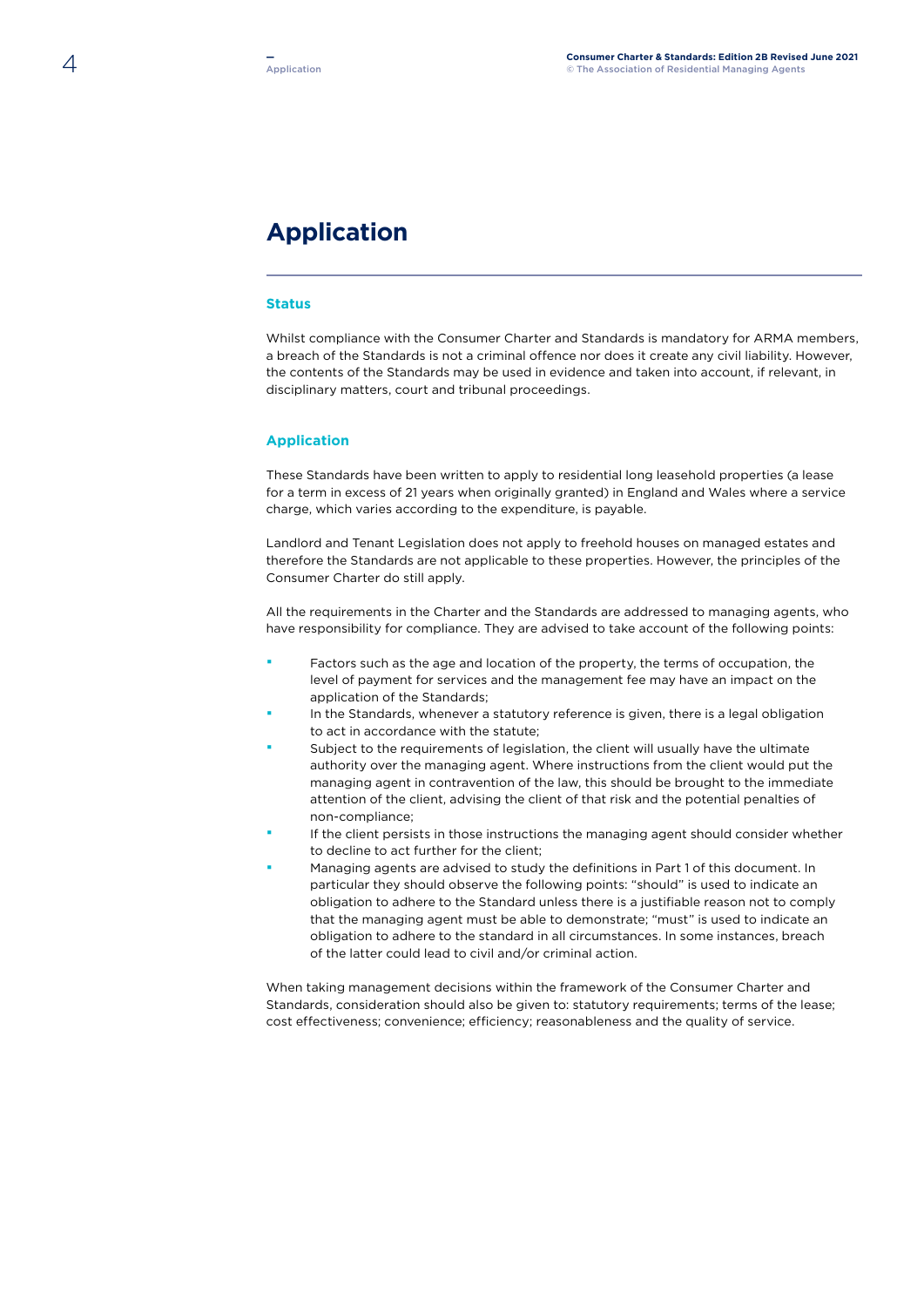## **Special Provisions for Housing Associations**

Registered social providers that manage private residential leasehold property not only have to have regard to the Standards, but also the Regulatory Framework of the Regulation Committee of the Homes and Communities Agency. The Regulatory Framework contains the fundamental obligations of housing associations which are registered social providers in meeting the regulatory requirements.

Managing agents that are registered social providers are not required by statute to hold service charge money in trust if they are the landlord of an estate, but they must provide the same degree of protection as for private estates by following Standards 4.1 and 4.2. If a registered social provider is acting as managing agent for a private landlord, then it must comply with 4.1 and 4.2.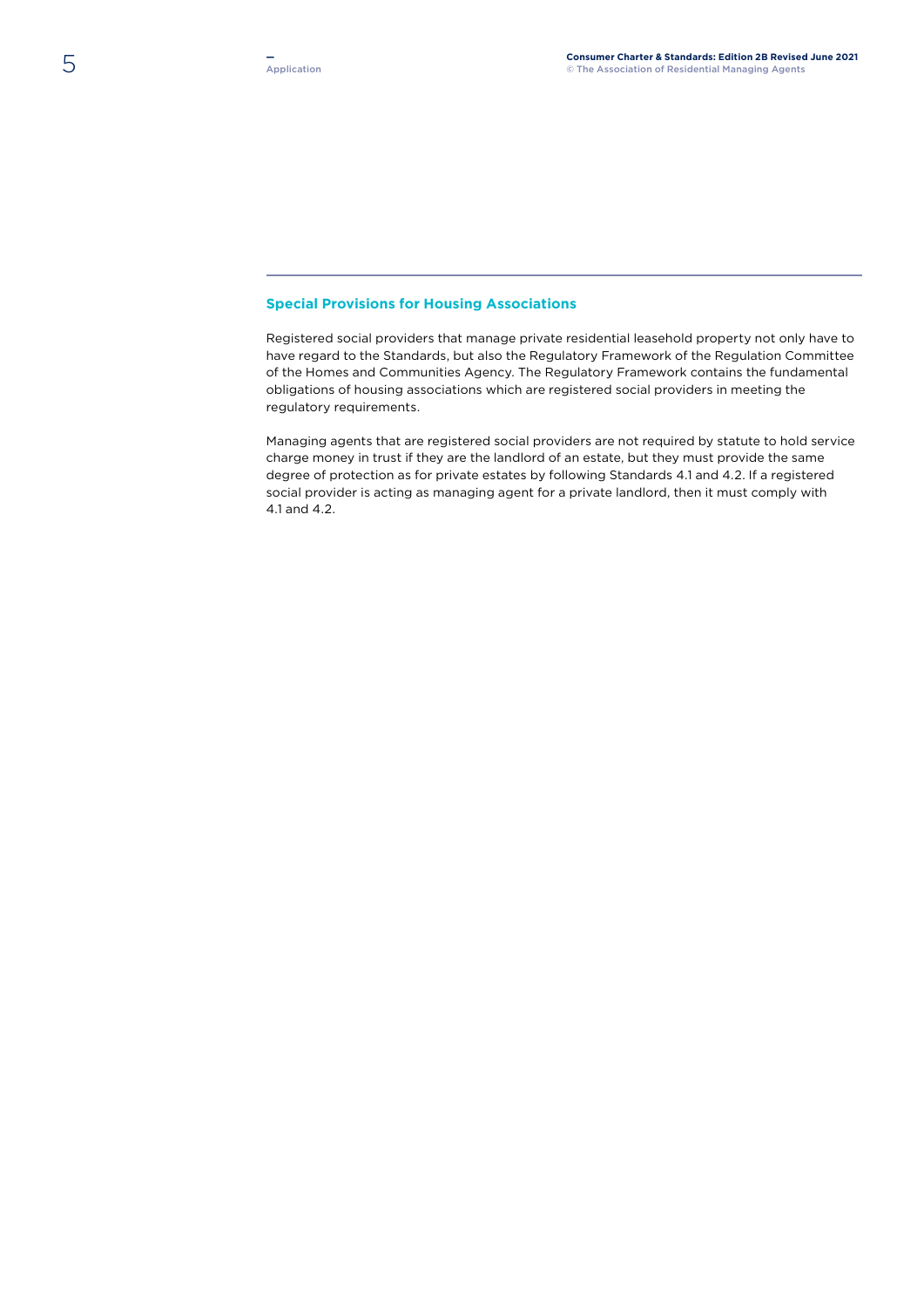## **Consumer Charter**

**The ARMA Consumer Charter covers the work of residential managing agents and requires the highest standards of client and customer service.**

## ARMA members will adopt the Charter and must:

- I. Be honest, fair, open and transparent and provide a timely and professional service with access to the information needed;
- II. Act with skill, care, diligence and without discrimination;
- III. Make sure that all their staff are appropriately trained and knowledgeable;
- IV. Have written terms of business;
- V. Provide their Complaints Handling Procedure specifying the Ombudsman Scheme to which they subscribe;
- VI. Comply with all relevant legal requirements and relevant codes of practice;
- VII. Avoid conflicts of interest;
- VIII. Maintain clear, accurate and up-to-date financial records;
- IX. Ensure that any client money held is held separately from the managing agent's other monies;
- X. Hold appropriate Professional Indemnity Insurance.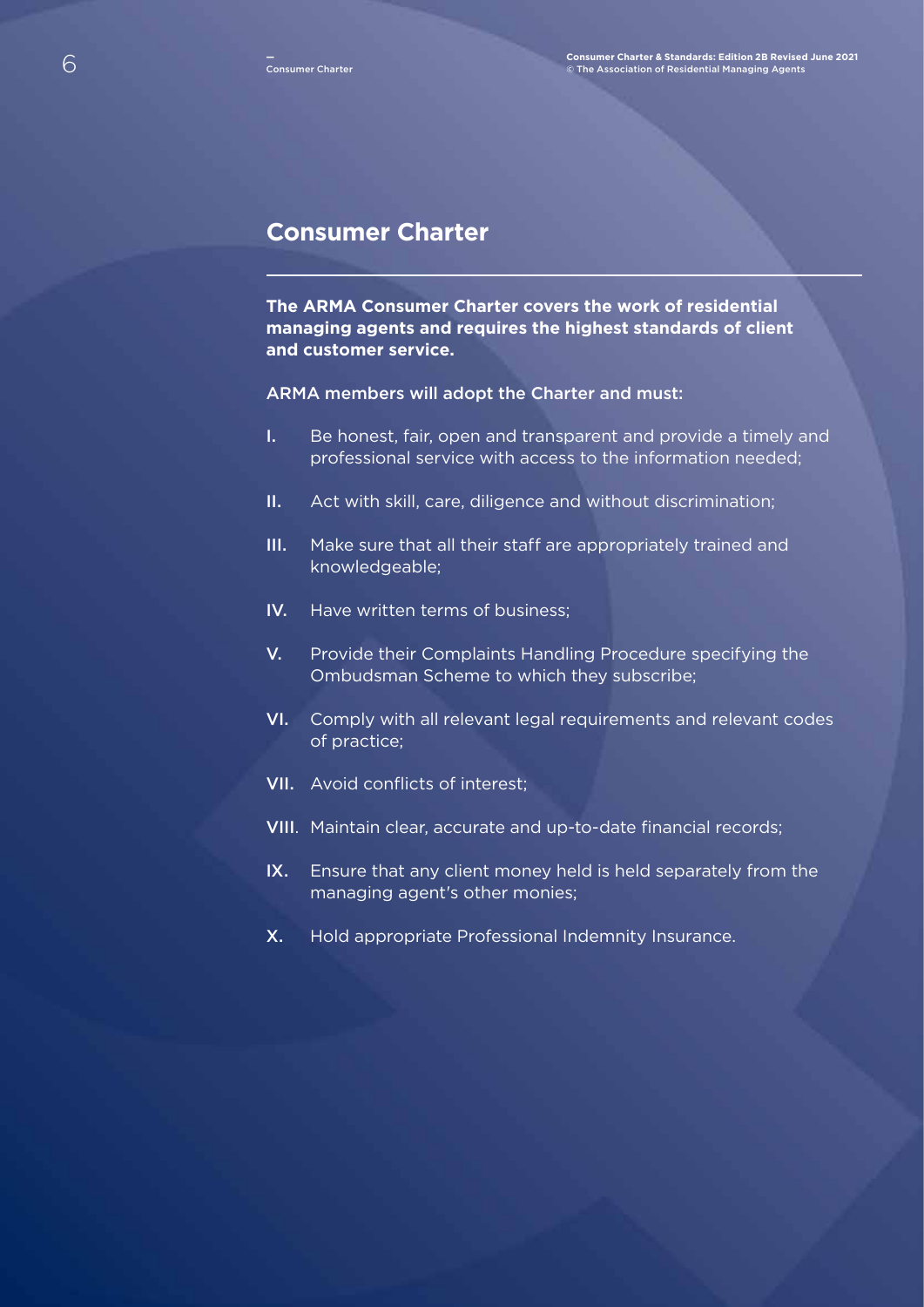# **Standards**

#### **1.0 Definitions applicable in the Standards**

Throughout the Standards reference to the masculine includes the feminine and reference to the singular includes the plural and vice versa.

#### Administration Charges

An amount payable by a Leaseholder for a service under a lease in addition to any Ground Rent or Service Charge.

#### Annual Declaration

An annual declaration In Writing made with the Service Charge Accounts.

#### Associated Company

A person, corporation or organisation with an association to the Client and/or Managing Agent. This can include but is not limited to: business associates; the directors or controllers of a limited company; partners in a partnership (and the partnership itself) and the officers or managers of an unincorporated association; as well as in-house service providers. The term 'associate' includes a sibling, spouse, civil partner, in-law, aunt, uncle, cousin, niece, nephew, parent, child, grandparent and grandchild.

#### Client

A person, organisation or company that has instructed a Managing Agent to act on its behalf.

#### Client Bank Account

A bank account used for holding Client Money separately from the Managing Agent's own money which includes words in its title to clearly indicate that it is 'Client Money' and is held at a recognised bank (an institution authorised by the Financial Services and Market Act 2000) or a deposit account of a building society (within the meaning of the Building Societies Act 1986) by way of statutory trusts in accounts established in accordance with S.42 Landlord and Tenant Act 1987.

*See: S.42 Landlord and Tenant Act 1987 See: S.58 Landlord and Tenant Act 1987 (exempt Landlords)*

#### Client Instruction

Instructions received by a Managing Agent from a Client and recorded In Writing.

#### Client Money

All money held or received by a Managing Agent over which they have control but which does not belong to their organisation. Client Money must be held in a Client Bank Account.

#### Ground Rent

A rent payable under the Lease.

#### In Writing

Typed or handwritten record, notice, email, fax or in Braille.

#### Landlord

A Landlord includes any person who has a right to enforce payment of a charge. This will include any person, corporate or Limited Liability Partnership that has a right to collect monies under a long lease including Ground Rent and Service Charge Monies. This will also include RMC and RTM companies.

*See: S.30 Landlord and Tenant Act 1985*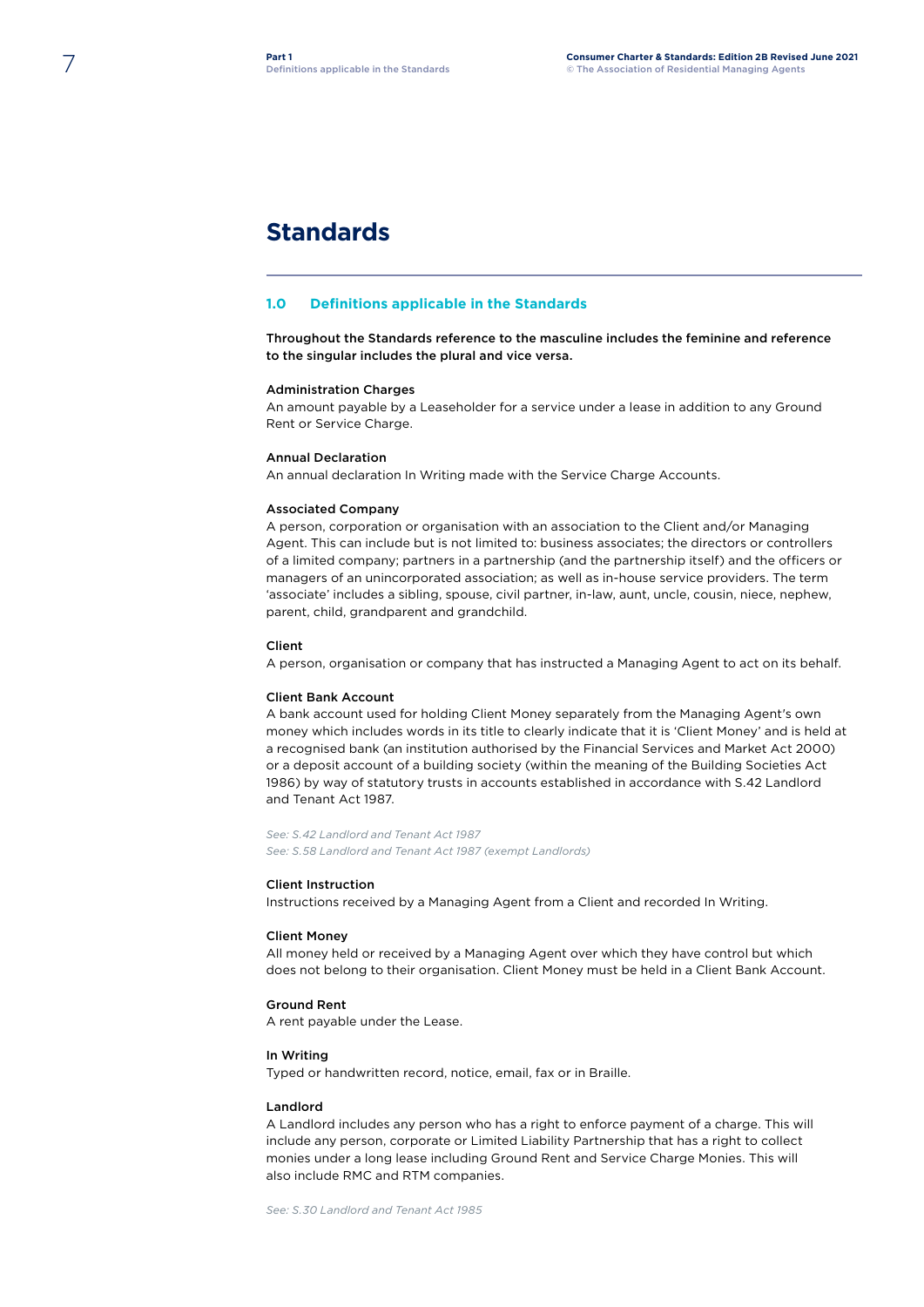#### Lease

The legal contract between the Landlord and the Leaseholder by which the Leaseholder has exclusive possession of a property (flat or house) setting out the terms and conditions that both parties must comply with, including any deed of variation.

#### Leaseholder

The person who, or company or Limited Liability Partnership that, owns the leasehold interest and is liable to pay the Service Charge and/or Ground Rent under the terms of the Lease. Sometimes referred to in law as a tenant.

#### Management Fee

The remuneration of the Managing Agent for managing the Services comprised in the Management Agreement or otherwise instructed by the Client.

#### Managing Agent

A person or organisation that acts on behalf of the instructing party within terms of reference and/or instructions from the instructing party, subject to any legal restrictions.

#### Management Agreement

An agreement In Writing between the Managing Agent and the Client containing a statement of the duties and Services to be provided, the Management Fee to be charged and how the Managing Agent will routinely monitor the quality and cost effectiveness of all Services.

#### Must

An obligation to adhere to the Standard.

#### Property Chamber

A first-tier tribunal to which residential Leaseholders and Landlords may take certain disputes for a determination.

#### Proportionate Charge

A reasonable charge, fee or commission which may include a profit.

#### Reserve Fund

A fund that builds up over the years to pay for repairs and other work to a property. Sometimes referred to as a sinking or cyclical fund.

#### Residents' Association

A group of Leaseholders with or without a formal constitution or corporate status. It is also possible to have a Residents' Association 'recognised' by law and with a formal constitution. This is known as a 'Recognised Tenants' Association' which applies where a Residents' Association successfully gains formal recognition from the Landlord or the Property Chamber. Formal recognition confers extra rights.

#### Residents' Management Company (RMC)

An organisation which may be referred to in the Lease, which is responsible for the provision of Services, but which does not necessarily have any legal interest in the property.

#### Right to Manage Company (RTM)

A specific company created by the Commonhold and Leasehold Reform Act 2002 enabling qualifying Leaseholders of the building to take on the management without proving fault. RTM is particular to leasehold property.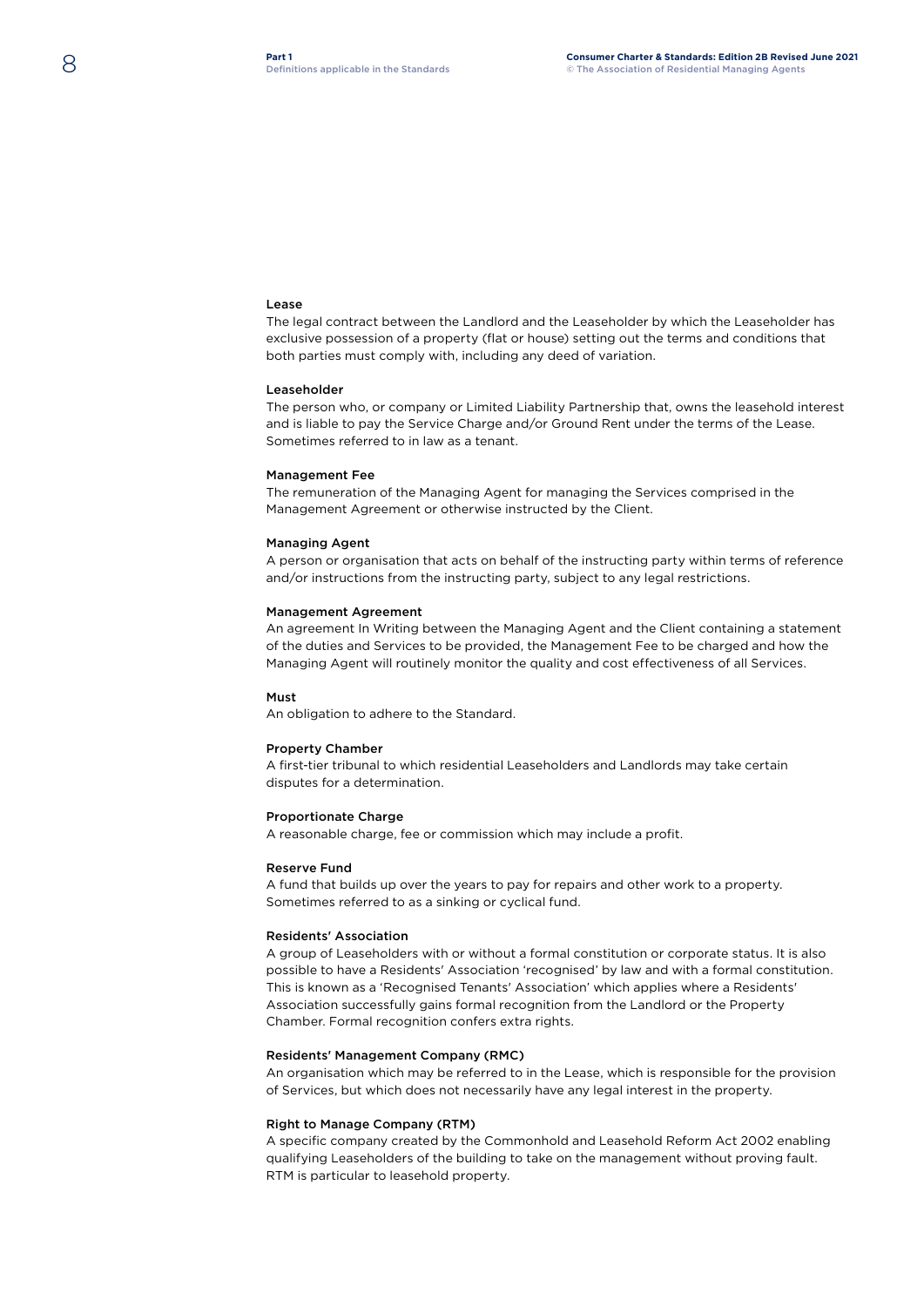#### Section 20B Notice

A time limited notification In Writing under S.20B Landlord and Tenant Act 1985 that costs have been incurred and the Leaseholder is required under the terms of the Lease to contribute to them by the payment of a Service Charge.

#### Service Charge/Variable Service Charge

An amount payable by a Leaseholder as part of, or in addition to, rent in respect of services, repairs, maintenance, insurance, improvements or costs of management. Where the amount may vary according to the costs incurred or to be incurred this is called a 'Variable Service Charge'. If the Service Charge is fixed under the terms of the Lease, this is referred to as a 'fixed service charge'.

The service charge provisions of the Landlord and Tenant Act 1985 and 1987 do not apply to fixed service charges.

For the purposes of S.42 Landlord and Tenant Act 1987 the term 'service charge' does not include service charges payable under the terms of a tenancy which is regulated by the Rent Act 1977, unless the rent is registered as a variable rent on the basis that service charges are payable which vary according to the costs payable from time to time.

#### Service Charge Accounts

The statement or statements prepared to account for Service Charges.

#### Service Charge Monies

The money paid by Leaseholders in respect of Service Charges.

#### Services

Works (such as maintenance and repair of the fabric and structure), insurance and true services such as the provision of lighting, cleaning, security, utilities, etc.

#### Should

An obligation to adhere to the Standard unless there is a justifiable reason not to comply that the Managing Agent must be able to demonstrate.

#### Statutory Instrument (SI)

Regulations or an Order made by the Secretary of State to supplement primary legislation and which must be complied with.

#### Test of Reasonableness

To be fair and reasonable having regard to the circumstances.

*See: Ss. 19 and 27A Landlord and Tenant Act 1985 (as inserted by S.155(1) Commonhold and Leasehold Reform Act 2002)*

#### Void Service Charge

The Landlord's irrecoverable Service Charge expenditure where there is no lease of a unit.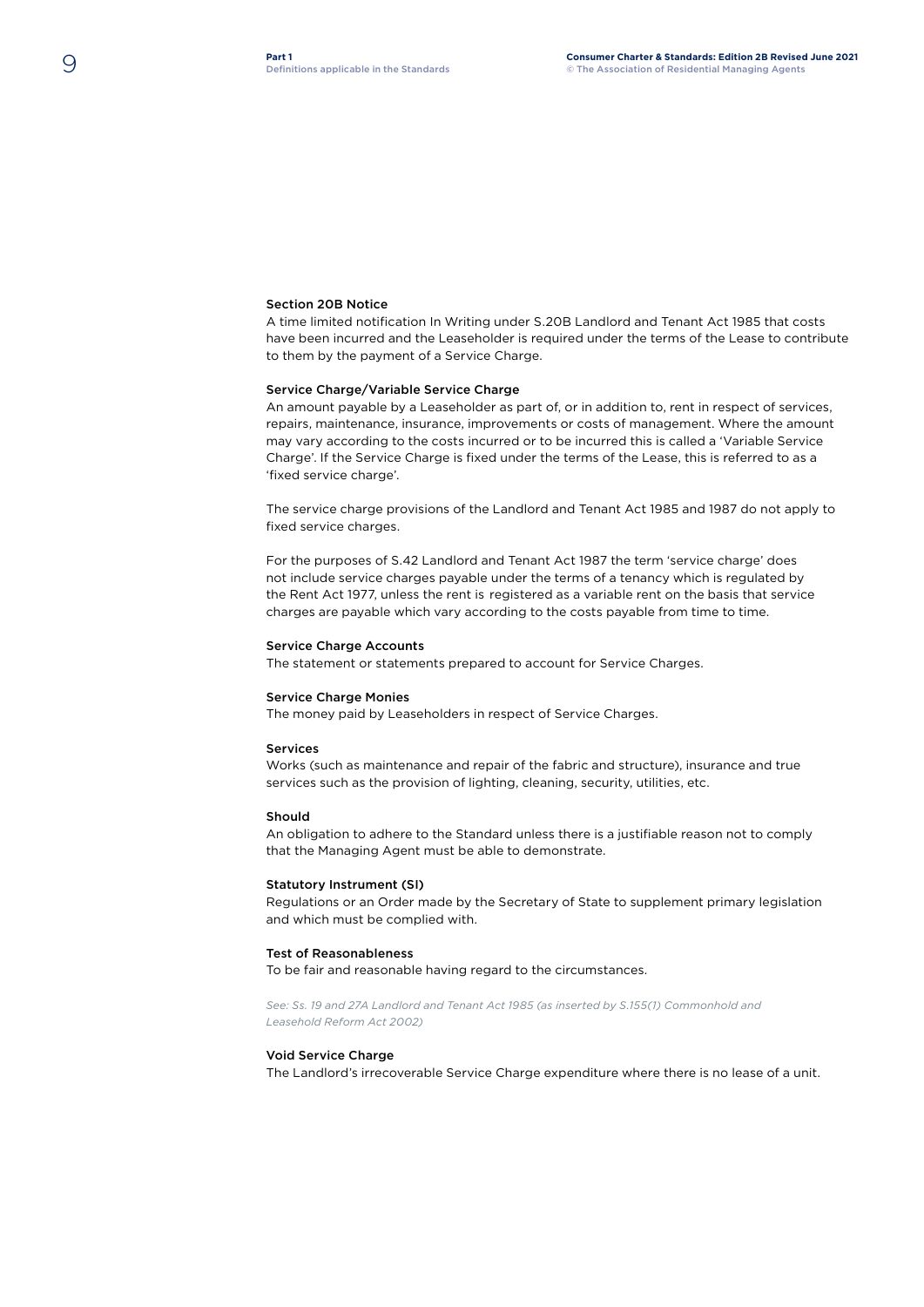## **2.0 Instructing a Managing Agent**

## 2.1 New Business & Tendering

When seeking new business the Managing Agent:

- a) Must not seek business by methods involving the use of any misleading or inaccurate statements;
- b) Should ask about any on-going disputes, request relevant documentation and agree In Writing who has responsibility for resolution;
- c) Must understand and fulfil the obligations to Clients and potential Clients contained within the Provision of Services Regulations 2009;
- d) Must make it clear what services they are proposing to provide and at what cost, as well as the extent and limit of any additional services available;
- e) Must not purposely underestimate costs or provide misleading estimates of future Service Charge contributions required;
- f) Should quote their Management Fee as a fixed fee, unless the Lease specifies otherwise;
- g) Should pre-agree charges;
- h) Must only incorporate an RTM on the instruction of a Leaseholder In Writing and must serve notices inviting participation within a reasonable time;
- i) Should not act as a director of a RMC or RTM without an instruction In Writing from another director of that company or in the case of an RMC, from a developer Client.

## 2.2 Contract & Charges

When agreeing a contract and charges for management services the Managing Agent:

- a) Should enter into a Management Agreement signed by all parties to that agreement;
- b) Should agree and clearly detail the length of appointment prior to commencement together with any process for renewal, the Management Fee, review of the Management Fee (if the Management Fee is agreed to be subject to indexation, the index to which it is linked should be agreed in advance In Writing) and the provisions for termination and handover;
- c) Must clearly state the period of notice or penalty charges for early termination in the termination provision;
- d) Must ensure that every Leaseholder is provided with full contact details of the Managing Agent;
- e) Should subsequently make available a basic summary of their contractual terms and duties to Leaseholders on request.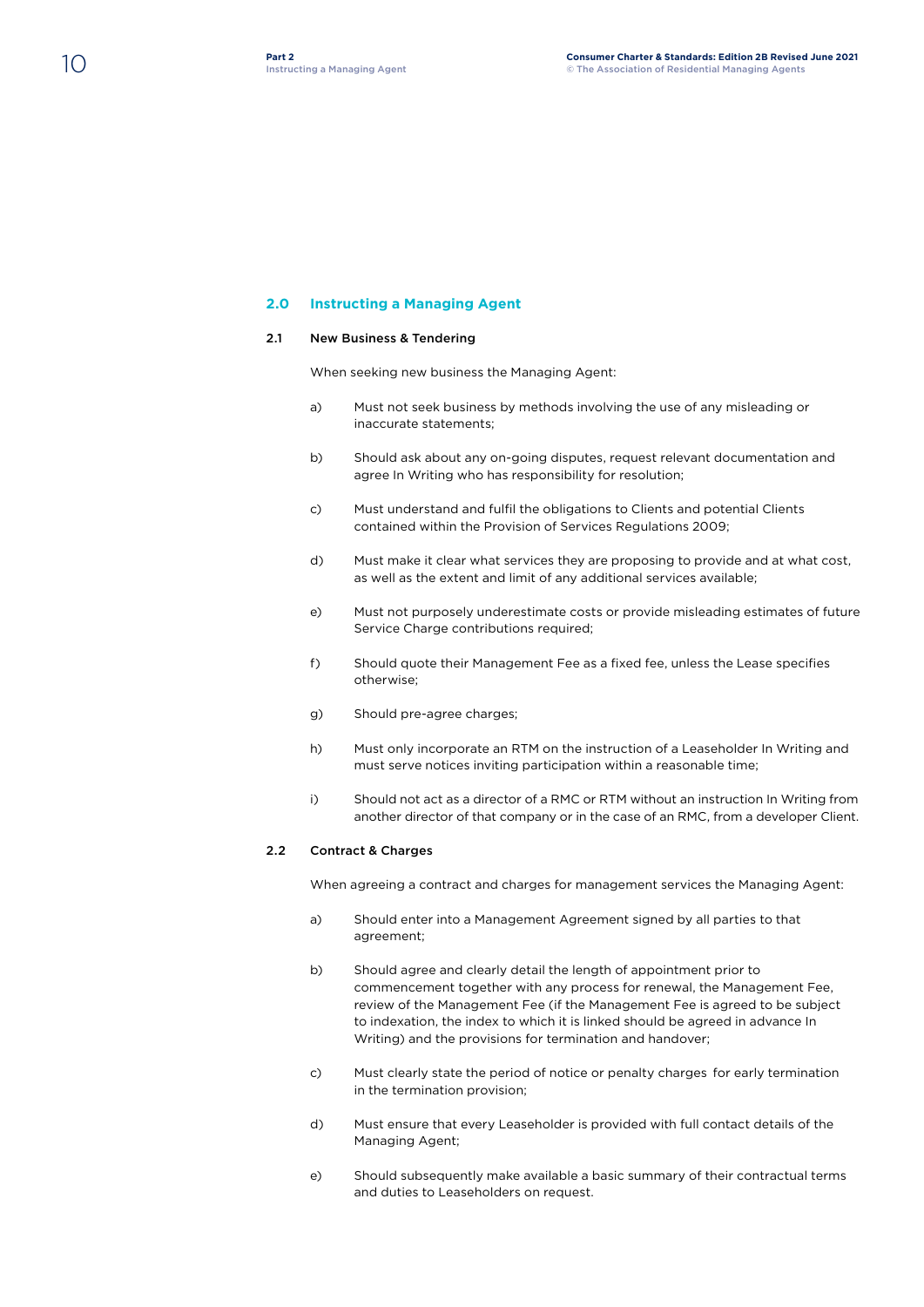f) Must ensure that the written management contract complies with the Supply of Goods and Services Act 1982 (as amended) and the Provision of Services Regulations 2009;

*See: Ss.13, 14 and 15 Supply of Goods and Services Act 1982 See: Unfair Terms in Consumer Contracts Regulations 1999 (SI 1999/2083). (Amended by the Unfair Terms in Consumer Contracts (Amendment) Regulations (SI 2001/1186))*

g) Must ensure that a charge made for any other service not covered by the Management Fee is a Proportionate Charge.

## 2.3 Annual Declaration

The Annual Declaration is defined as "An annual declaration In Writing made with the Service Charge Accounts."

The Managing Agent:

- a) Must make an Annual Declaration to the Client and to Leaseholders, identifying all sources of income and related income or other benefits it has received in relation to the Service Charge including insurance fees, interest, Associated Companies and in-house service providers;
- b) It is best practice to make an Annual Declaration to the Client and to Leaseholders, identifying all amounts of income and related income or other benefits in relation to the Service Charge including insurance fees, interest, Associated Companies and in-house service providers.

## 2.4 New Developments

When dealing with new developments the Managing Agent:

- a) Must not purposely underestimate or provide misleading estimates of future Service Charge contributions;
- b) Should agree arrangements for Void Service Charge In Writing with the developer unless these are specified in the Lease so as to prevent the risk of Leaseholders paying a higher Service Charge than they would if there was no Void Service Charge payable.

## **3.0 Client Matters**

## 3.1 Manager by Order of the Property Chamber

Prior to any appointment, the proposed manager Must make adequate enquiries, prepare the draft order, and ensure that he or she is competent and has the resources to carry out the duties and functions required and the capability of resolving the problems and deficiencies of the present management.

When acting as an appointee of the Property Chamber the manager Must comply with the terms of any order issued by the Property Chamber.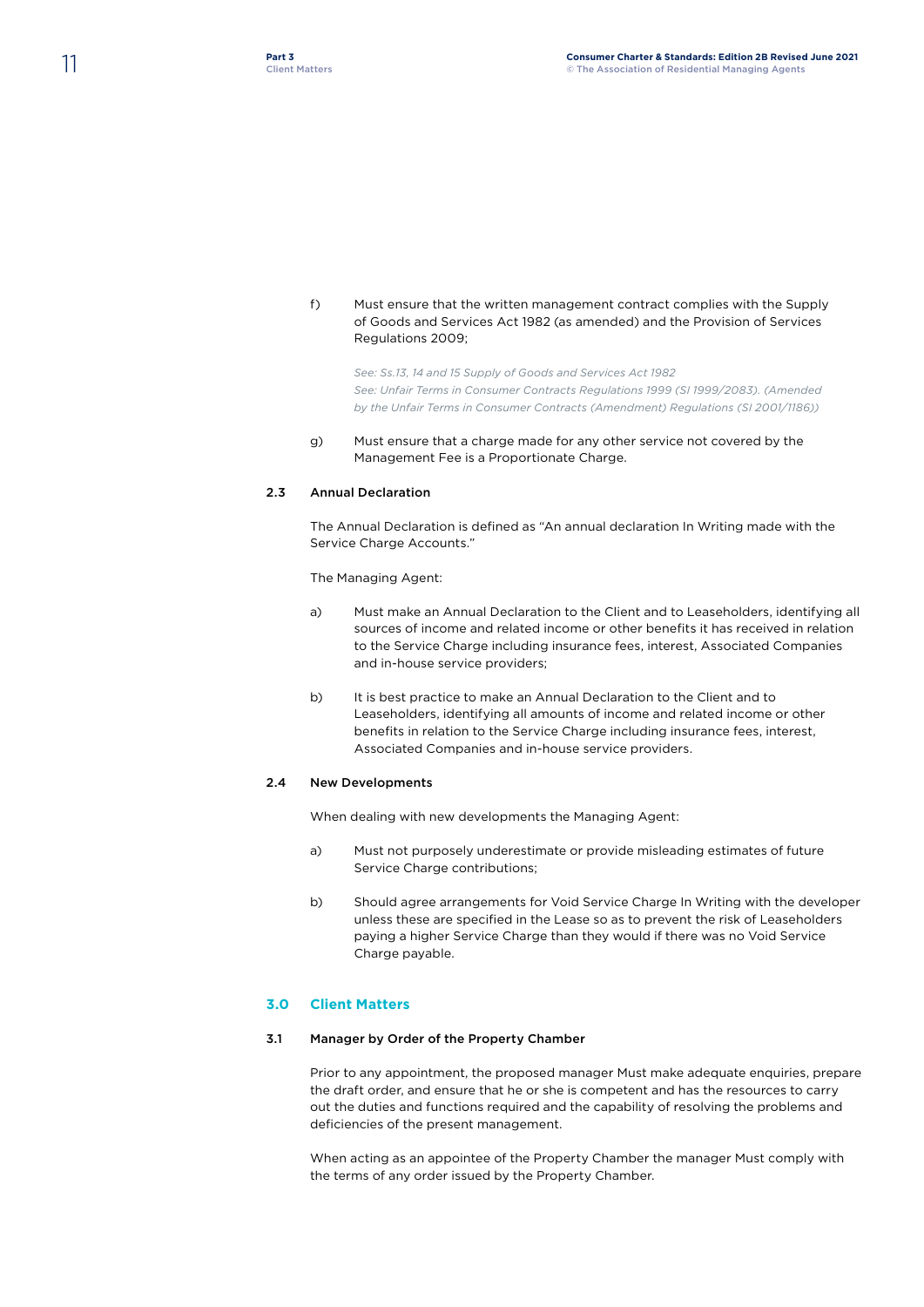*See: Ss.21–24 Landlord and Tenant Act 1987 (as amended by the Commonhold and Leasehold Reform Act 2002)*

## 3.2 Residents' Association

Where there is no RMC or RTM in existence, Managing Agents when requested, Should facilitate the formation of and co-operate with a properly constituted Residents' Association.

*See: S.29 Landlord and Tenant Act 1985*

## 3.2.1 Granting Voluntary Recognition

Subject to Client instruction, Managing Agents Should have a procedure by which to give voluntary recognition to Residents' Associations that can demonstrate that they meet the requirements for statutory recognition, without recourse to the Property Chamber.

The procedure adopted for voluntary recognition Must be set out In Writing when recognition is first given and procedures put in place to ensure that these criteria are continually met to ensure that the Residents' Association continues to act in the interests of the majority of Leaseholders in a fair and democratic manner.

## 3.2.2 Recognised Residents' Association

Where there is a recognised Residents' Association (including voluntary recognition) the Managing Agent:

a) if requested to do so, Must send a summary of Service Charges to the secretary and provide an opportunity for the secretary to inspect the accounts, receipts and other documents supporting the Service Charge;

*See: Ss.21 and 22 Landlord and Tenant Act 1985* 

b) Must comply with their right to appoint a qualified surveyor and/or qualified accountant to advise on the Service Charge:

*See: S.84 and schedule 4 Housing Act 1996*

c) Must comply with their right to a Management Audit;

*See S.76 Leasehold Reform, Housing and Urban Development Act 1993*

d) Should comply with their right to request details relating to the appointment of a Managing Agent;

*See: S.30B Landlord and Tenant Act 1985 (as inserted by s44 — Landlord and Tenant Act 1987)*

## e) if requested to do so, Must provide the secretary with a written summary of the insurance cover within a period of 21 days;

*See: Schedule — Landlord and Tenant Act 1985 (as amended by schedule 10 (8 and 9) — Commonhold and Leasehold Reform Act 2002)*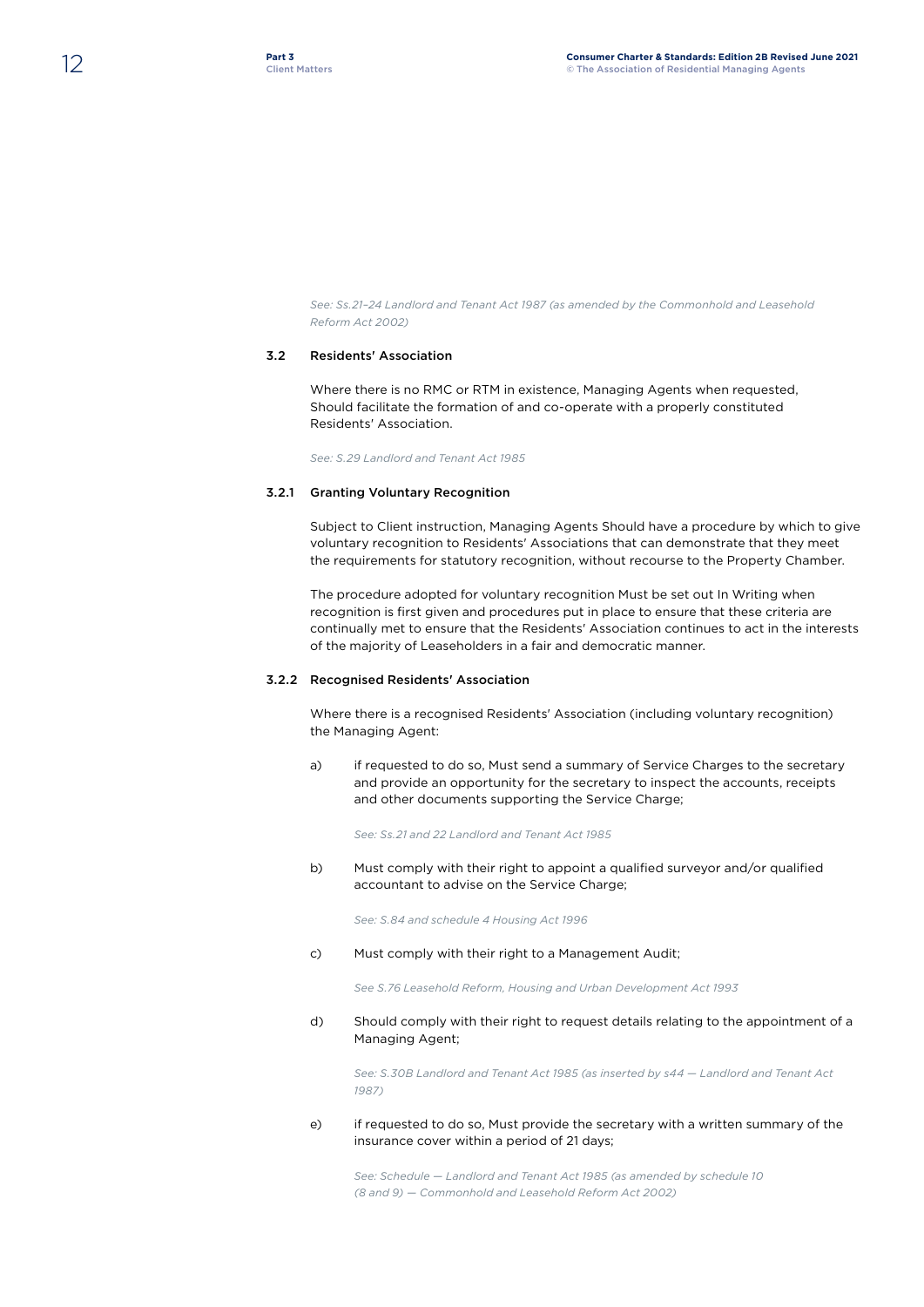f) if requested to do so, provide for inspection of the insurance policy together with any supporting documents giving evidence of payment of premiums due in the current period and that immediately preceding it;

*See: S.30A Landlord and Tenant Act 1985 (as inserted by S.43(1) Landlord and Tenant Act 1987 and modified by paragraph 5 of schedule 7 Commonhold and Leasehold Reform Act 2002) See: Schedule 1 Landlord and Tenant Act 1985 (substituted by schedule 10 Commonhold and Leasehold Reform Act 2002)*

g) Must comply with their right to nominate a contractor for major works and long term agreements following service of the Notice of Intention;

*See: S.20 Landlord and Tenant Act 1985 (as amended by S.151 — Commonhold and Leasehold Reform Act 2002) See: Service Charges (Consultation Requirements) (England) Regulations (S1 2003/1987)*

h) Should arrange with the chairman or other responsible officer to nominate a substitute officer to receive notices on their behalf if there is no secretary.

## 3.3 Assignments, Alterations, Improvements & Other Permissions

When dealing with assignments, alterations, improvements or other permissions required from a Landlord the Managing Agent:

- a) Should have procedures in place for responding to requests from Leaseholders for permissions required under the Lease;
- b) Should ensure the Lease terms are complied with and avoid imposing any restrictions that are not provided for within the Lease;
- c) Must seek Client Instructions in a timely manner if the Management Agreement does not contain express authority to deal with a request directly;
- d) Should ensure that any permission is not unreasonably withheld.

## 3.4 Breach of Covenant, Enforcement & Forfeiture Proceedings

Prior to and when dealing with any breach of covenant, enforcement or forfeiture proceedings the Managing Agent:

- a) Should take reasonable steps to monitor and record non-compliance with Lease covenants on an on-going basis;
- b) Should take reasonable steps to check the reliability of the relevant facts when dealing with reports of non-compliance with Lease covenants from third parties;
- c) Should bring any material breach of covenant to the Client's attention without delay, and seek Client Instructions as to any enforcement action required together with confirmation that the Client will be responsible for the costs unless these are recovered from the Leaseholder(s);
- d) Must have procedures in place, as agreed with their Client, to remedy any breaches of covenant in a timely manner;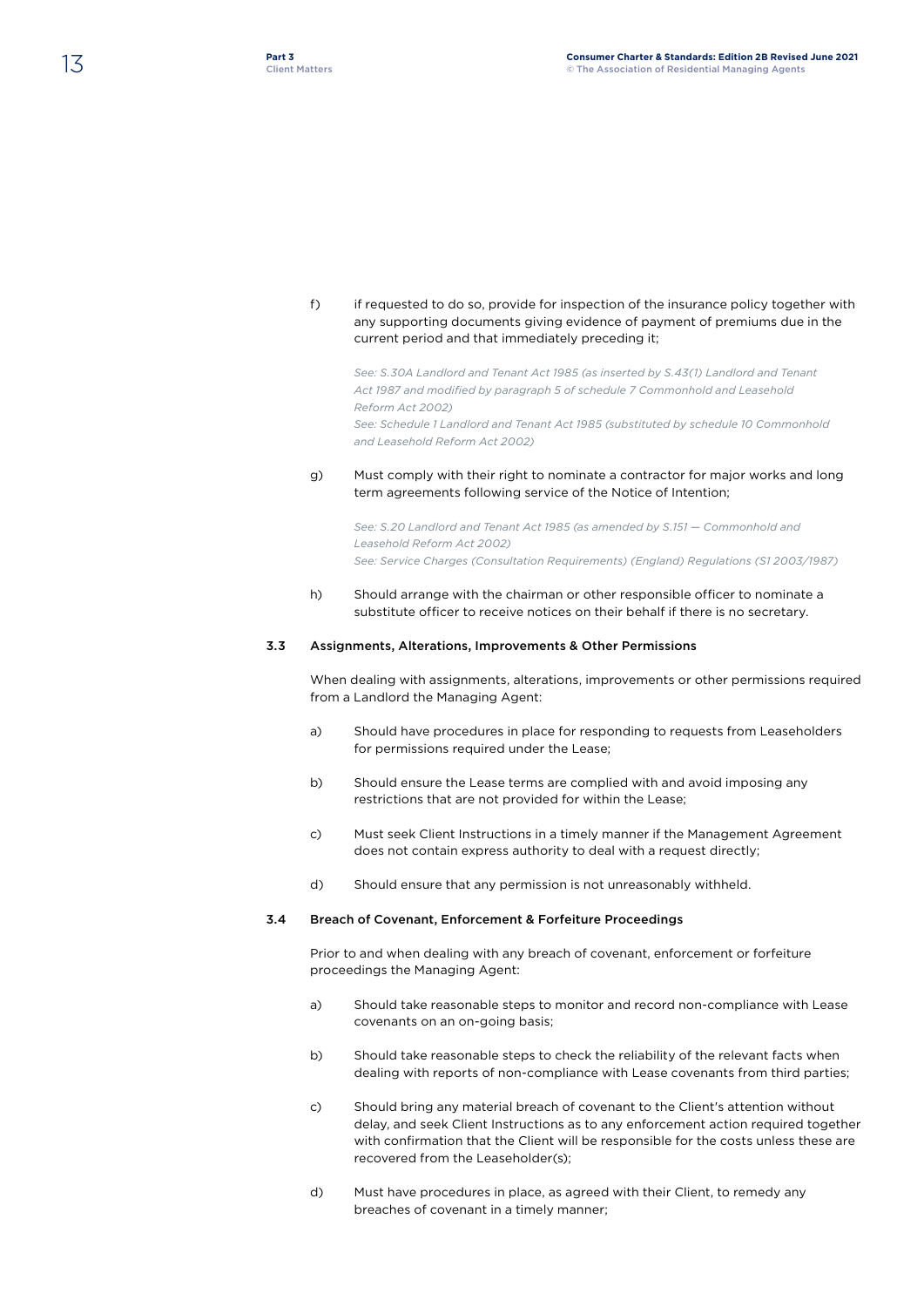e) Must be aware of the doctrine of waiver and ensure that they do not compromise their Client's right to take forfeiture action.

## 3.5 Lease Extension & Enfranchisement

When dealing with Lease extensions and enfranchisement the Managing Agent Must:

- a) have appropriate procedures in place for dealing with any notices in a timely manner;
- b) not act outside their area of professional competence and Must hold adequate professional indemnity insurance.

## 3.6 Lease Variations

When dealing with variations to Leases the Managing Agent Must:

- a) have appropriate instructions In Writing from the Client to act;
- b) not act outside their area of professional competence and must hold adequate Professional Indemnity Insurance.

*See: Ss.35–40 Landlord and Tenant Act 1987*

## **4.0 Financial Matters**

## 4.1 Bank Accounts

If holding Client Money, the Managing Agent Must open one or more Client Bank Account.

*See: The Service Charge Contributions (Authorised Investments) Order 1988 (SI 1988/1284. Amended by the Financial Services and Market Act 2000 (Consequential Amendments and Repeals Order 2001 (SI 2001/3649))* 

On opening a Client Bank Account the Managing Agent:

- a) Must give or receive notice In Writing to or from the bank or building society concerned:
	- i) that all money to the credit of that account is Client Money and that the bank or building society is not entitled to combine the account with any other account or to exercise any right of set-off or counterclaim against money in that account in respect of any sum owed to it on any other of the Managing Agent's accounts;
	- ii) that any interest payable in respect of sums credited to the account should be credited to that account;
	- iii) that they request the bank or building society to acknowledge In Writing that it accepts such notice.
- b) Should inform all Leaseholders:
	- i) of the name and address of the institution where their money is held;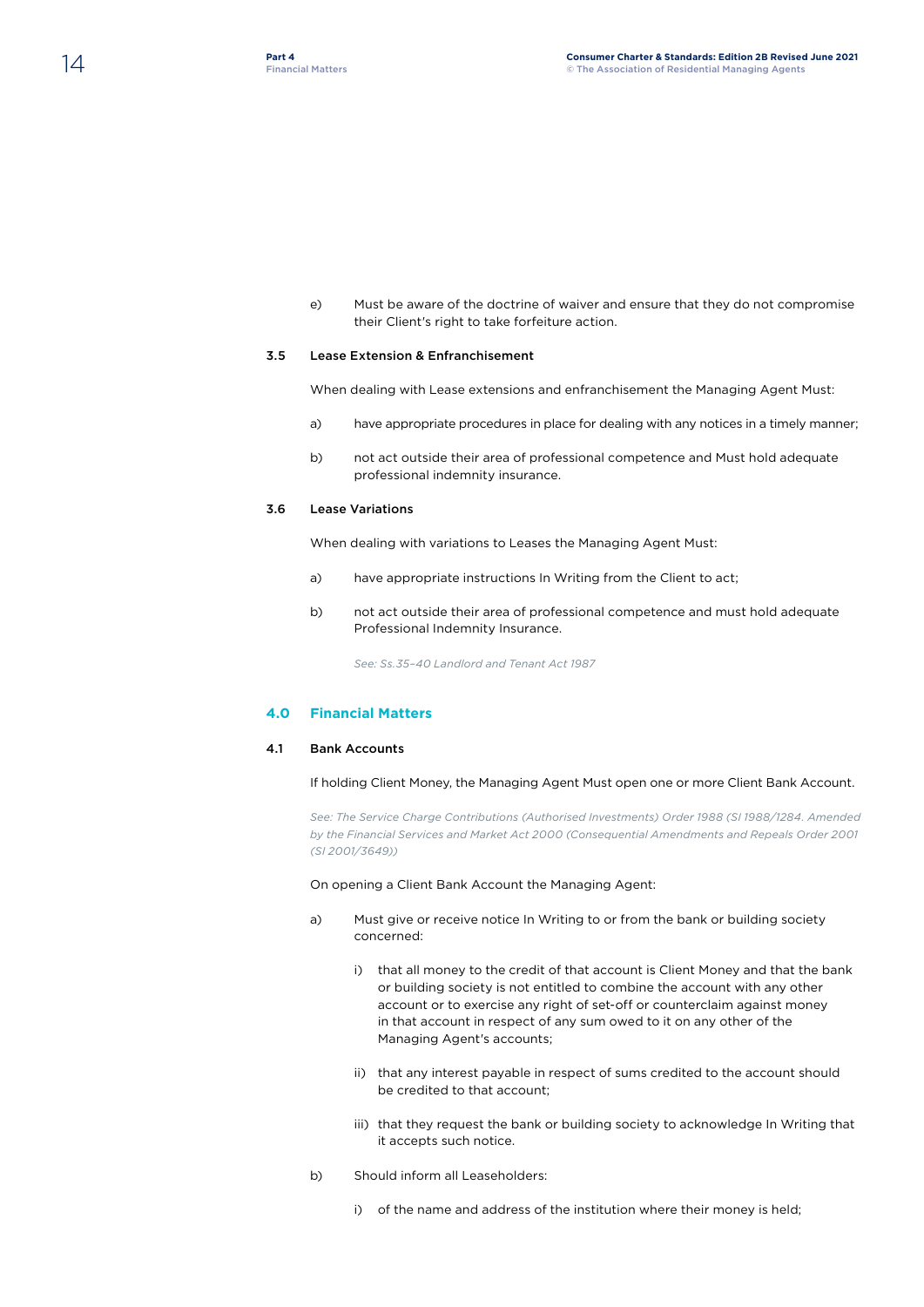- ii) of the account name;
- iii) whether or not it is an interest bearing account and if it is, the withdrawal notice period and any restrictions on withdrawal. If not immediately accessible, such restrictions will require the Client's approval In Writing.
- c) Must keep properly written up general records to show all dealings with Client Money received, held or paid and to show all dealings through Client Bank Accounts on behalf of that Client and enable the current balance of that Client Bank Account to be shown. Records Should be retained for at least 12 years from the date of the last entry;
- d) Should carry out reconciliations of their cash books with the Client Bank Account statements and with the Client ledger balances on a monthly basis within four weeks of that month end and keep a record of this. Discrepancies Must be investigated and shortfalls on Client Bank Accounts Must be made good within a reasonable period of time;
- e) Should send a written account to the Client (unless requested otherwise) for all Client's Money held, paid or received, (whether or not there is any payment due to the Client) at appropriate intervals agreed with the Client but Must not be less than once a year;
- f) Should pay any Client's Money received into a Client Bank Account either on the same working day or the next working day after receipt;
- g) Must pay any cheque or banker's draft which includes any element of Client's Money into a Client Bank Account before withdrawing any monies which are due to the Managing Agent from that Client;
- h) Must not endorse cheques:
- i) Should never overdraw a Client Bank Account;
- j) Must never use one trust fund for the benefit of another trust fund;
- k) Must not withdraw money from a Client Bank Account unless:
	- i) it is the Managing Agent's own money paid into a Client Bank Account for the purpose of opening or maintaining the account;
	- ii) it is for payment to a Client (this must be the designated Client if a specific Client Bank Account is held for that Client);
	- iii) it is for duly authorised payment on behalf of a Client to a third party;
	- iv) it is for payment of the Managing Agent's fees and/or disbursements provided these have been approved by the Client;
	- v) it was paid in by mistake.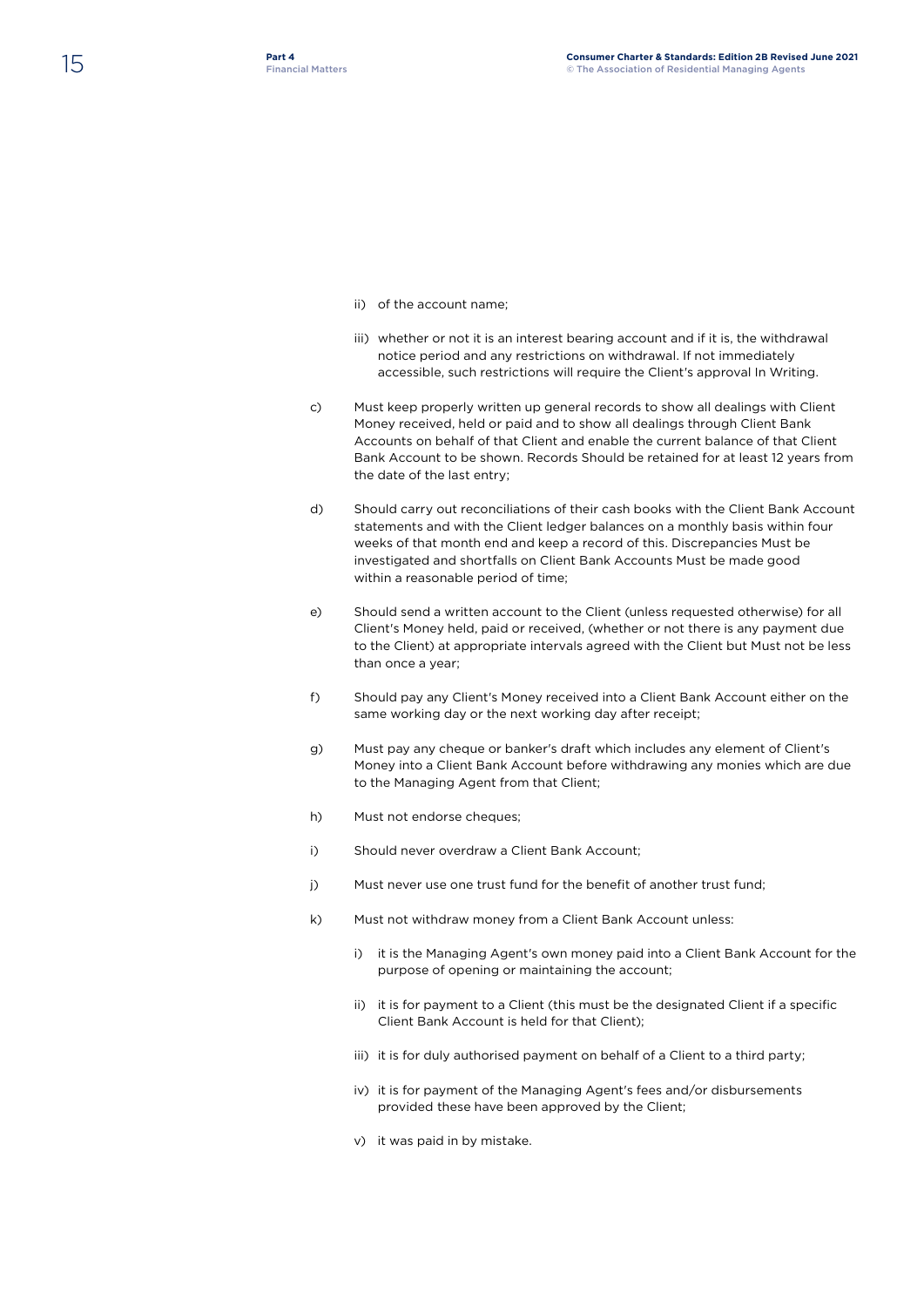## 4.2 Service Charge Monies

When dealing with Service Charge Monies the Managing Agent:

- a) Must hold this money, and any interest accruing, by way of trust funds in a Client Bank Account;
- b) Should only use the monies to meet the expense for which the money has been collected within the overall context of the annual budget;
- c) Should obtain and retain documentation with sufficient information for authorisation of payment.

## 4.2.1 Budgets & Estimates

When dealing with Service Charge budgets and estimates the Managing Agent:

- a) Should only seek to recover estimated or interim Service Charges if the Lease permits and in the manner permitted by the Lease;
- b) Must be able to justify that Service Charges are reasonable;

*See: Ss. 19 and 27A Landlord and Tenant Act 1985 (as inserted by S.155(1) Commonhold and Leasehold Reform Act 2002)*

- c) Must not purposely underestimate or overestimate costs or provide Leaseholders with misleading estimates of future contributions required having regard to the age and condition of the building and plant and the Services being considered;
- d) Must seek approval from the Client prior to demanding any Service Charges unless specific authority has been delegated to the Managing Agent for Service Charge budgets;
- e) Must ensure that the budget has sufficient detail of the charges being levied to justify the level of estimated expenditure;
- f) Should support initial Service Charge demands with a copy of the budget approved by the client;
- g) Should notify Leaseholders of significant departures from the budget and Must be willing and able to explain the reasons for them on request.

## 4.2.2 Reserve Funds

When dealing with Reserve Funds the Managing Agent:

- a) Must only collect these if permitted by the Lease;
- b) Must only collect and spend Reserve Funds on those items prescribed in the Lease. If Leaseholders are contributing to different costs, the funds should be differentiated by way of different Service Charge schedules as prescribed by the Lease;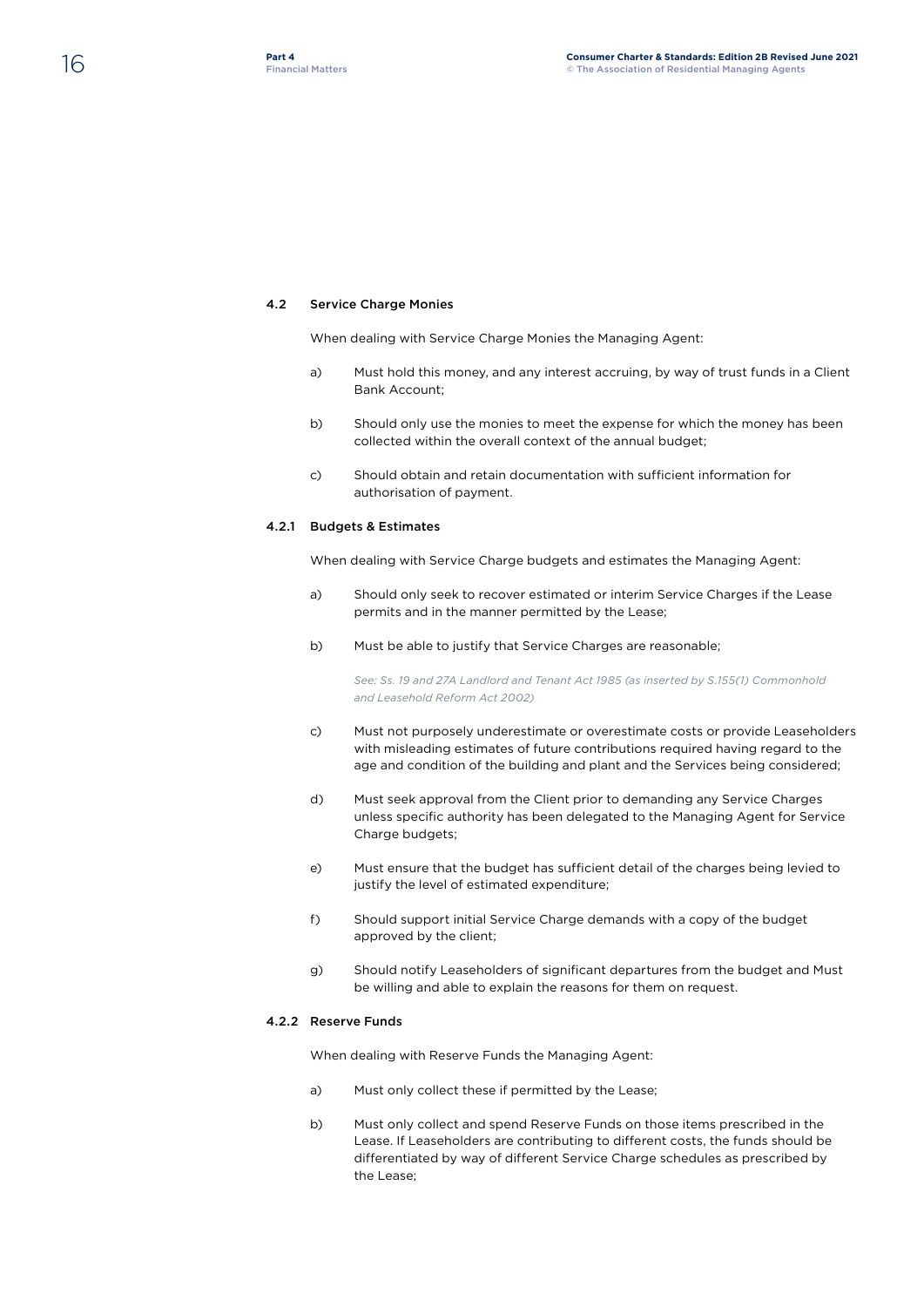#### c) Must be able to justify that contributions satisfy the Test of Reasonableness;

*See: Ss. 19 and 27A Landlord and Tenant Act 1985 (as inserted by S.155(1) Commonhold and Leasehold Reform Act 2002)*

#### d) Must ensure that Reserve Funds are held as trust funds;

*See: S.42 Landlord and Tenant Act 1987*

- e) Must hold the funds in an interest bearing account in accordance with current regulations and interest must be credited to the trust account;
- f) Should review the level of contributions annually as part of the budget process;
- g) Must not use Reserve Funds to finance year-end deficits on the Service Charge account if the Lease does not permit borrowing from the Reserve Fund;
- h) Must not distribute Reserve Funds to a Leaseholder at the termination or assignment of a Lease, subject to any express terms of the Lease relating to distribution.

## 4.2.3 Service Charge Collection

When sending demands for Service Charges the Managing Agent Must:

a) send demands with a summary of tenants' rights and obligations before they become payable and in accordance with English or Welsh regulations as appropriate;

*See: S.21B Landlord and Tenant Act 1985*

b) ensure that demands are clear and legible and comply with the terms of the Lease.

#### 4.2.4 End of Year Service Charge Accounts

Where the Lease sets out the way in which Service Charges are to be accounted for, then the requirements of the Lease Must be followed. Managing Agents Should also follow the guidance contained in the publication *Residential Service Charge Accounts Technical Release 03/11* issued by the professional accountancy bodies jointly with the Association of Residential Managing Agents and the Royal Institution of Chartered Surveyors.

Managing Agents Must always prepare documentation to enable the production of Service Charge Accounts.

Service Charge Accounts Should be distributed within 18 months of the date expenditure exceeded the budget or any tighter timescales that are required by the Lease and copies made available to all Leaseholders paying Variable Service Charges.

If Service Charge Accounts are not distributed within 18 months of the date expenditure exceeded the budget, a Section 20B Notice Should be served on an interim basis and any such notice Must be followed by Service Charge Accounts within a reasonable time.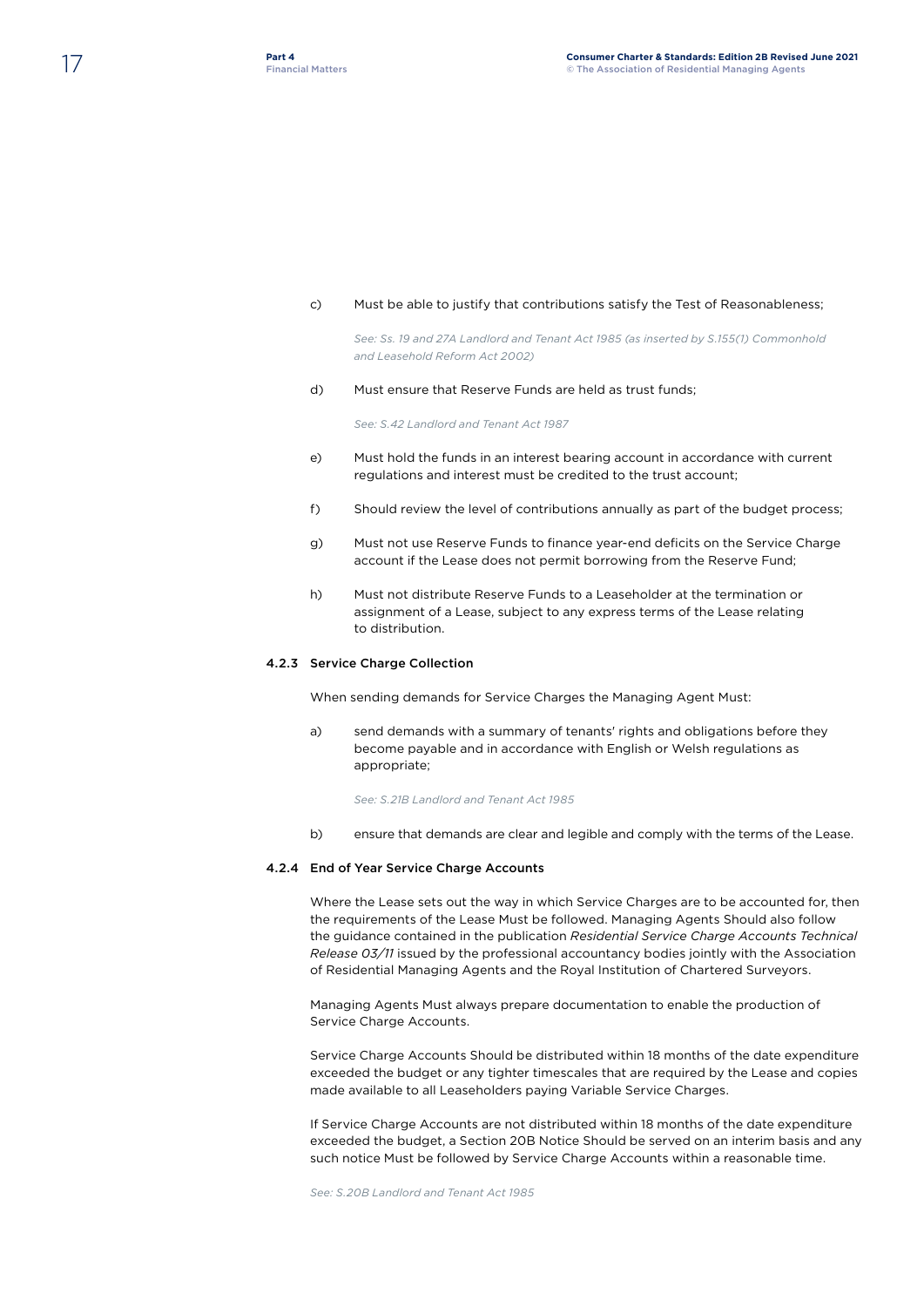When preparing Service Charge Accounts the Managing Agent:

- a) Must ensure these, and any supporting documents, are transparent in that they reflect all the expenditure in respect of the accounting period whether paid or accrued;
- b) Must not distribute interest earned to the contributing Leaseholders but show this as a credit in the Service Charge Accounts and this Should be retained within the fund and used to defray Service Charge expenditure;
- c) Must follow the requirements of the Lease where the Lease sets out the way in which surplus and/or deficits shall be accounted for. Where the Lease does not, Managing Agents Must follow S.19(2).

*See: S.19(2) Landlord and Tenant Act 1985*

## 4.2.5 Statutory Information

When requested In Writing by a Leaseholder the Managing Agent Must provide a summary In Writing of the Service Charge costs from the Landlord.

*See: S.21 Landlord and Tenant Act 1985*

When requested In Writing by a Leaseholder the Managing Agent Must provide for the inspection of the accounts, receipts and other documents supporting the summary of relevant costs as a follow-up, to provide more detail on the summary.

*See: S.22 Landlord and Tenant Act 1985*

## 4.3 Ground Rent & Other Income

## 4.3.1 Ground Rent

Managing Agents Must only seek to recover Ground Rents which are provided for within the Lease and where instructed to do so by the Client and in accordance with the statutory requirements using the prescribed form.

*See: S.166 Commonhold and Leasehold Reform Act 2002 See: Landlord and Tenant (Notice of Rent) (England) Regulations 2004 (SI 2004/3096)*

## 4.3.2 Other Income

If funds are collected through the Articles of Association of an RMC or RTM and held by the Managing Agent, they Must be treated as Client Money.

## 4.4 Administration Charges

The Managing Agent Must:

a) agree with the Client any fees payable outside the Management Agreement for services for which Administration Charges may be made and retained by the Managing Agent in addition to those set out in the Lease or by statute;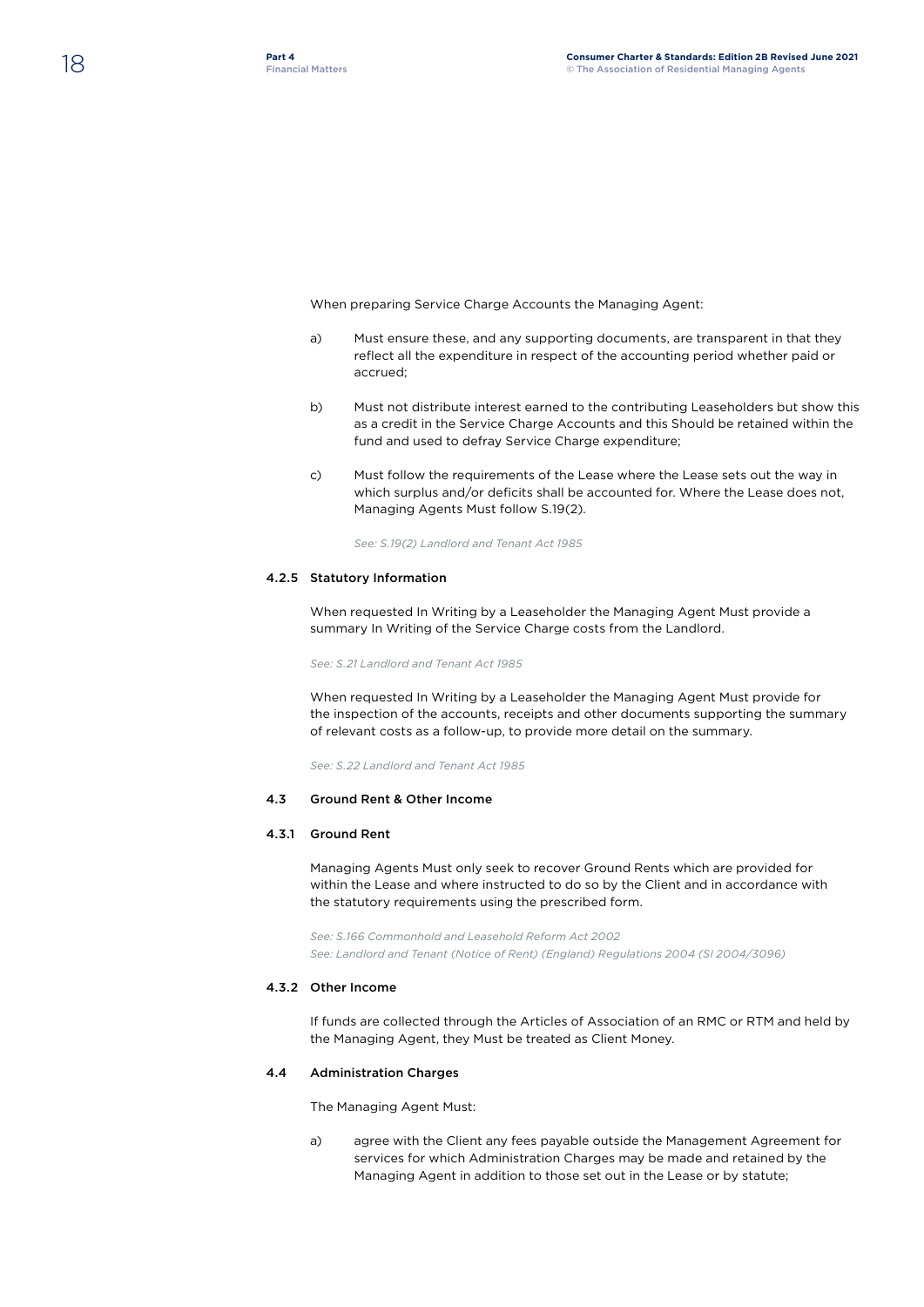- b) only seek to recover Administration Charges that are provided for within the Lease, by statute, under the Management Agreement or by separate instruction;
- c) ensure that any payment of Administration Charges due to the Client or another person shall be paid without unreasonable delay with a statement of account if appropriate;
- d) ensure that only a Proportionate Charge is made for Administration Charges if raised;
- e) ensure that demands for Administration Charges are accompanied by a summary of tenants' rights and obligations before they become payable in accordance with the English or Welsh regulations as appropriate.

*See: Schedule 11 Commonhold and Leasehold Reform Act 2002 See: Administration Charges (Summary of Rights and Obligations) (England) Regulations 2007 (SI 2007/1258)*

## 4.5 Insurance

Managing Agents Must not advise, arrange or administer insurance or handle claims unless they are either licensed under the RICS Designated Professional Body Scheme or directly authorised to do so under the rules of the Financial Conduct Authority (this requirement does not apply to registered social landlords acting as a Managing Agent, an exempt professional firm or a Managing Agent acting in the capacity of company secretary).

When dealing with insurance, the Managing Agent:

- a) Should ensure the appropriate cover is in place and that it meets the requirements set out in the Lease;
- b) At renewal, Should ensure the extent of cover, sum insured and the level of premiums are reviewed;
- c) Should ensure that any notification of risk improvements received following an insurer's inception survey or other survey are completed in a timely manner;
- d) Must be able to justify that insurance costs satisfy the Test of Reasonableness;

*See: Ss. 19 and 27A Landlord and Tenant Act 1985 (as inserted by S.155(1) Commonhold and Leasehold Reform Act 2002)*

- e) Should treat any excess as instructed by the Client unless otherwise prescribed in the Lease;
- f) Must not receive any income from any insurance premiums they, or any Associated Company, have dealt with other than to receive a Proportionate Charge for services provided;
- g) Must only request a payment for handling insurance activities if:
	- i) this is a Proportionate Charge;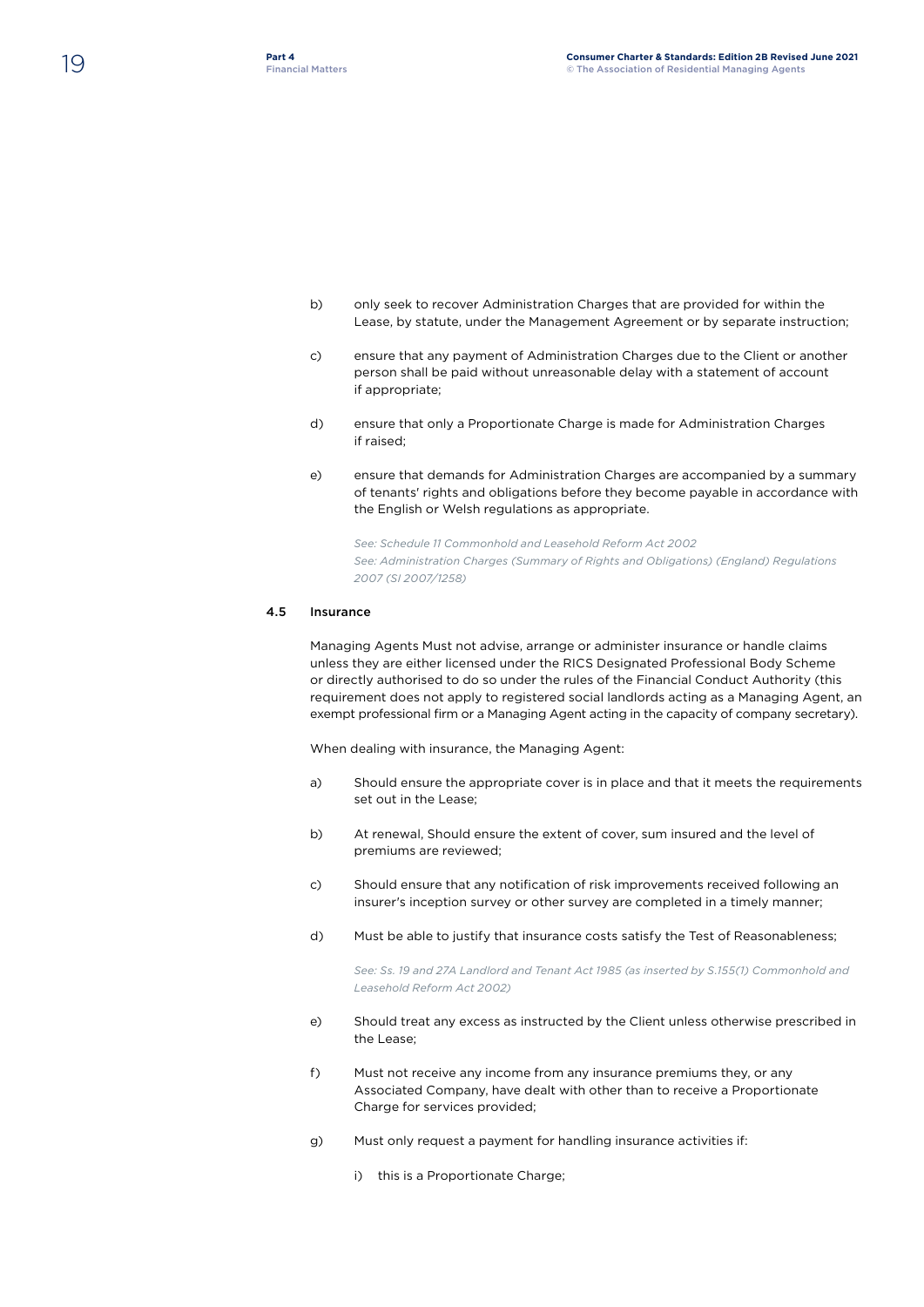- ii) this is disclosed and agreed In Writing with the Client;
- iii) the source is included within the Annual Declaration.
- h) Must disclose In Writing the amount of the Proportionate Charge if requested by a Leaseholder.

## 4.6 Arrears & Recovery

Managing Agents Must have a written procedure for monitoring arrears and debt recovery which is clearly, consistently and reasonably applied and, if necessary, tailored for individual Clients.

Clients Must be made aware of those procedures, how far they will go and at what stage the Client may have to pay or indemnify the Managing Agent if further action is taken. When dealing with arrears the Managing Agent:

- a) Must inform the Client promptly In Writing of any situation involving significant arrears and take the Client's Instruction as to the next steps or have agreed standing instructions in place;
- b) Must ensure that if permitted to charge a Leaseholder a fee for arrears letters, then that fee is a Proportionate Charge;
- c) Should have regard to the Practice Directions on Pre-Action Protocol made under the Civil Procedure Rules prior to commencing any court action;
- d) Should have procedures in place to guard against the possibility of waiver of the right to forfeiture when acting on behalf of the freeholder or head Landlord with a reversionary interest.

## 4.7 Money Laundering

Managing Agents Must have regard to and comply with the guidance contained in the publication 'Guidance Note — D11 Money Laundering for Managing Agents' issued by the Association of Residential Managing Agents.

## **5.0 Management Matters**

## 5.1 Contractor Appointment & Administration

When appointing a contractor the Managing Agent Must not exceed the authority given to them by the Client and:

- a) Should recommend contractors suitable and competent to provide the service to a reasonable standard having due regard to the size and nature of the contract, cost, efficiency, quality, and value for money;
- b) Must require that all contractors comply with health and safety legislation, and Should comply with current Health and Safety Executive Guidance Notes, and Must maintain appropriate and current public liability insurance (contractor or Client);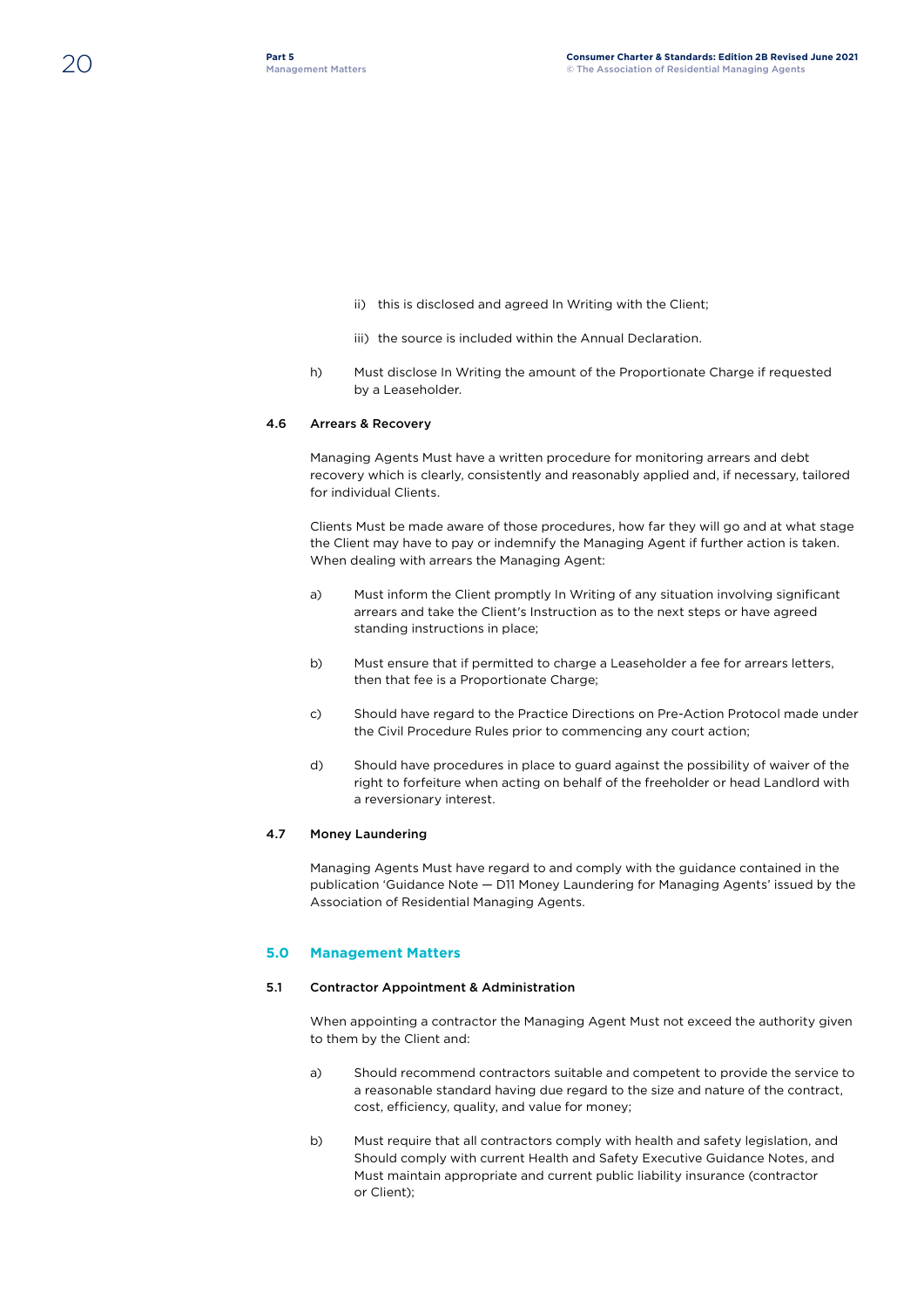c) Must comply with the Construction (Design and Management) Regulations 2015, Construction Industry Scheme and understand the requirements of the Contractor and Principle Contractor;

*See: Construction (Design and Management) Regulations 2015*

- d) Should agree prior to commencing a competitive tender process the specification and frequency of service delivery or standard with the Client;
- e) when undertaking a competitive tender process, Must select from a minimum of two contractors, at least one of whom is unconnected with the Client and Managing Agent, and provided with contracts In Writing appropriate to the scope of works;
- f) Must be able to demonstrate, if requested, how and why it appointed contractors, including cases in which it decided not to carry out a competitive tendering process;
- g) Must ensure that sufficient funds will be available to meet the payments due prior to committing to expenditure;
- h) Must be able to justify that the costs of work satisfy the Test of Reasonableness;

*See: Ss. 19 and 27A Landlord and Tenant Act 1985 (as inserted by S.155(1) Commonhold and Leasehold Reform Act 2002)*

- i) Should ensure the contractor takes appropriate care to avoid damage or unreasonable disturbance, and remedies any damages in a timely manner;
- j) Must have appropriate control systems in place to ensure that works have been completed to an acceptable standard;
- k) Must have a procedure in place to deal with complaints by Leaseholders alleging unsatisfactory work or damage;

#### 5.2 Repairs, Maintenance, Renewals & Improvements

When dealing with repairs, maintenance, renewals and improvements the Managing Agent:

- a) Must not exceed the level of authority specified in the Management Agreement;
- b) Must take reasonable care to see that anyone who could be affected by the work or the condition of the property is safe from personal injury and from damage to their property;
- c) where responsible under the terms of the Lease or by statute for repairs, Must adhere to the obligations for inspection of the property and to view its condition. If this is stated in the Management Agreement, then it Must be complied with and records maintained;
- d) Should advise their Client about a programme of cyclical maintenance and servicing contracts for parts of the building, including plant and services, which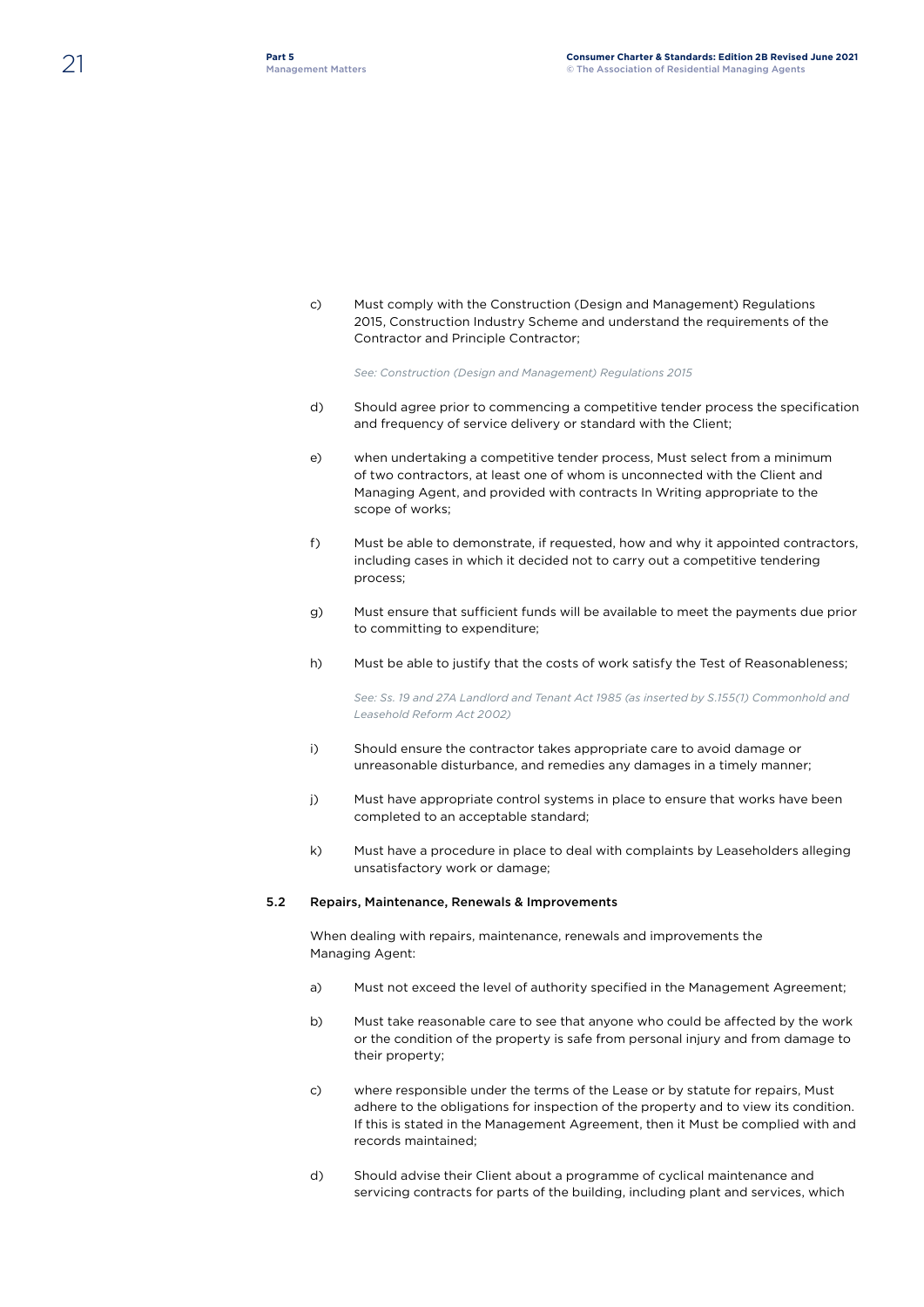require regular maintenance where the Lease does not set out a maintenance regime;

- e) Must ensure that procedures are in place to deal with repairs and maintenance within appropriate timescales having regard to the urgency of the matter and the availability of funds;
- f) Should monitor works and take appropriate steps to ensure completion in a reasonable time and to a reasonable standard so that, unless they are of a temporary nature, they do not need to be repeated within an unnecessarily short period;
- g) Should have procedures in place for dealing with urgent out-of-hours emergency repair work.

## 5.3 Staff Employment & Staff Management

The Managing Agent Must clearly define who the employer of any on-site staff is and all documentation issued should reflect this. Where agency staff are employed there Should be an appropriate agency contract.

When the Managing Agent is the employer of staff, the Managing Agent Must:

a) consider and follow TUPE Regulations if applicable;

*See: The Transfer of Undertakings (Protection of Employment) Regulations 2006*

b) fully comply with the requirements of the Equality Act 2010 and other relevant legislation;

*See: Equality Act 2010*

- c) issue all staff with a contract of employment and job description which clearly defines their duties and responsibilities as agreed with the Client;
- d) put procedures in place and follow these to induct and provide on-going training to ensure staff are professionally competent to undertake their defined duties;
- e) display a copy of its current 'certificate of employers' liability insurance' at each place of business at which staff are employed;

*See: S.4 Employers' Liability (Compulsory Insurance) Act 1969 See: Employers' Liability (Compulsory Insurance) regulations 1998 (SI 1998/2573) See: Employers' Liability (Compulsory Insurance Amendment) regulations 2008 (SI 2008/1765)*

- f) ensure that all employees are trained and competent before undertaking duties with health and safety implications and have access on site to a copy of the employer's health and safety policy;
- g) ensure a safe working environment for all staff at all times as far as reasonably practicable.

*See: Health and Safety at Work etc Act 1974 See: Management of Health and Safety at Work Regulations 1999 (SI 1999/3242)*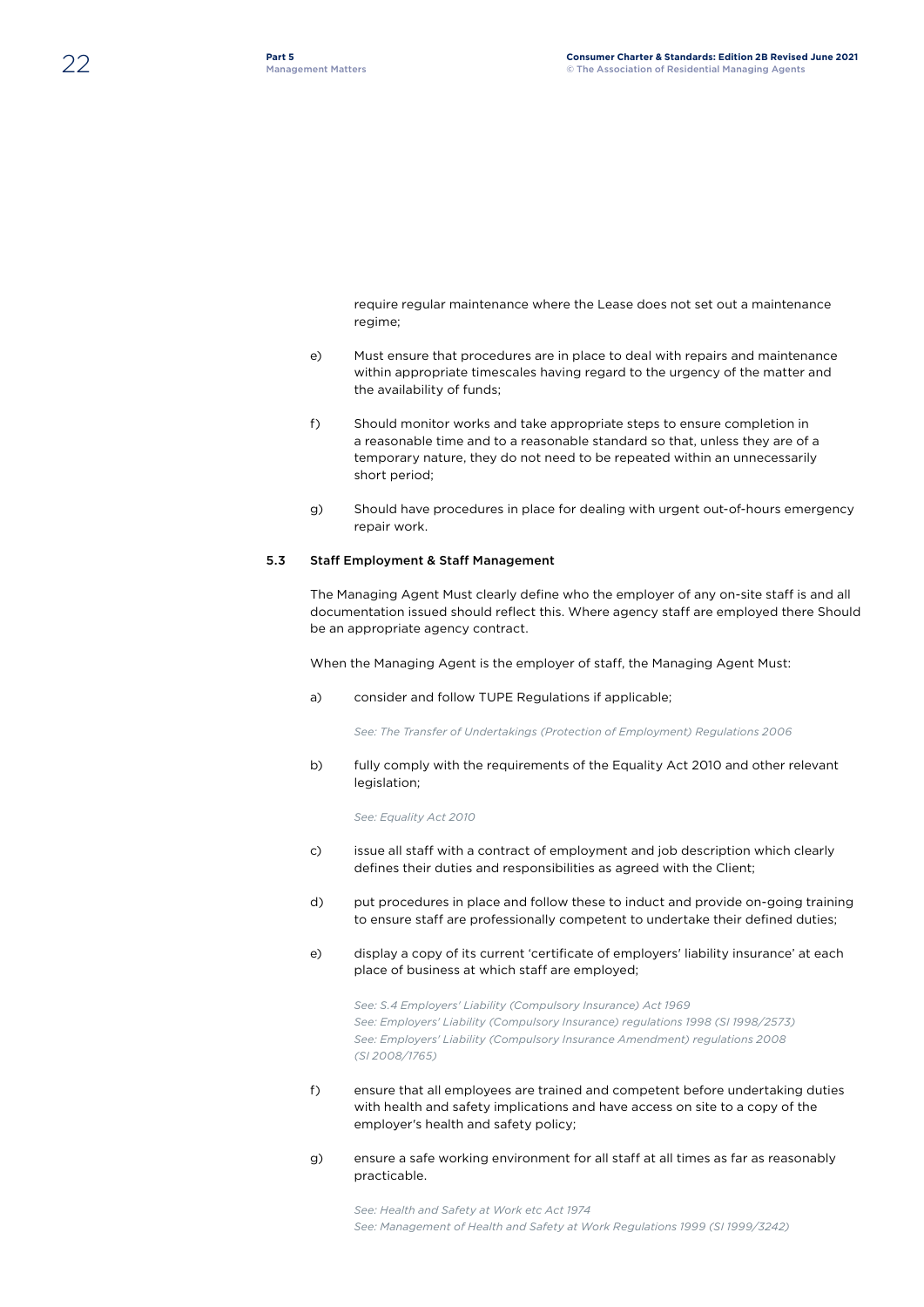## 5.4 Insurance

#### 5.4.1 Reinstatement Cost Assessments

Where insurance forms part of the Managing Agent's duties, assessments Should be undertaken as often as is required by the Client, the insurer or having due regard to RICS recommendations.

Reinstatement Cost Assessments Must be carried out by a competent person or company with appropriate skill and experience in the type of property being assessed.

## 5.4.2 Insurance Claims

Where the Managing Agent is not authorised to undertake claims-handling, the claimant Must be referred to the broker or insurer.

Where the Managing Agent is authorised to deal with claims they Must:

- a) have a procedure for processing the claim without unnecessary delay being aware that Leaseholders have the right to notify insurers of possible claims;
- b) not judge the merits of a claim but provide any additional relevant information;
- c) consider if it is necessary for both the Landlord and Leaseholder to sign the claim form;
- d) keep the claimant informed of the progress of a claim or provide him with sufficient details to enable the claimant to pursue the matter if dissatisfied;
- e) be authorised by the Management Agreement or separate mandate to receive insurance claim payments;
- f) not deduct (unless otherwise agreed) arrears or other payments due when passing claim monies on to the claimant;
- g) credit monies received as a result of an insurance claim to the Client Bank Account when insured reinstatement/damage is charged to this account.

#### 5.4.3 Statutory Information

When dealing with insurance, if requested In Writing by a Leaseholder the Managing Agent Must provide within 21 days:

a) a summary In Writing of the current insurance cover setting out the name of the insurer, the risks covered in the policy and the sum for which the property is insured or alternatively a copy of every relevant policy;

See: S.30A Landlord and Tenant Act 1985 (as inserted by S.43(1) Landlord and Tenant *Act 1987 and modified by paragraph 5 of schedule 7 Commonhold and Leasehold Reform Act 2002)*

*See: Schedule 1 Landlord and Tenant Act 1985 (substituted by schedule 10 Commonhold and Leasehold Reform Act 2002*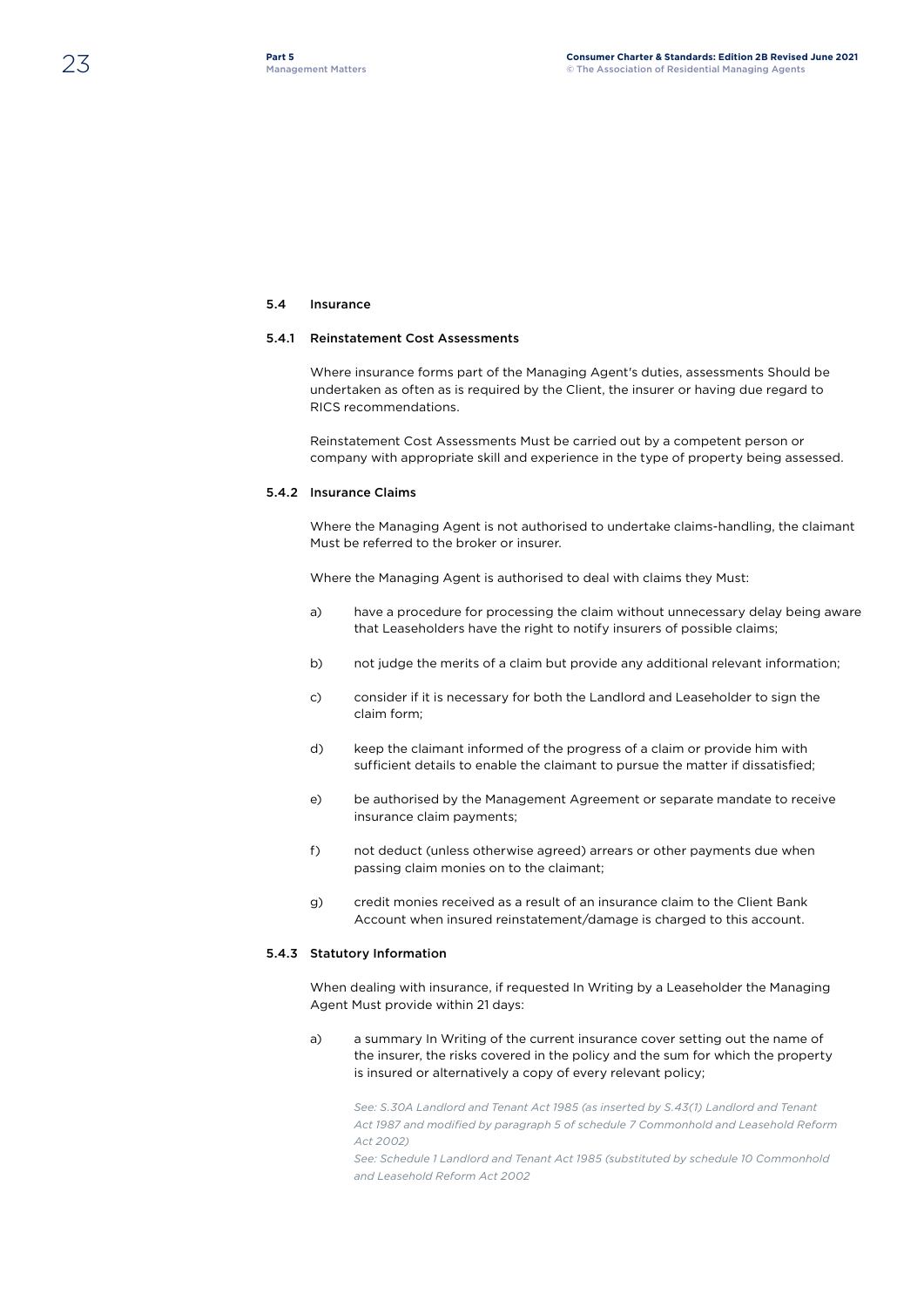## 5.5 Consultation

The Managing Agent:

- a) Must comply with the statutory consultations requirements:
	- i) Qualifying works: These are 'works on a building or any other premises' that is, works or repair, maintenance or improvement. Consultation is required where the relevant contribution (including VAT) of any one Leaseholder exceeds £250;
	- ii) Qualifying long-term agreements: Is an agreement entered into by the Landlord with a wholly independent organisation or contractor for a period of more than 12 months. (Agreements before 31st October 2003 are exempt). Consultation is required where the cost to any one Leaseholder incurred under the agreement will be more than £100 (including VAT) per annum in any relevant accounting period;

 *See: Ss.20 and 20ZA Landlord and Tenant Act 1985 (as amended by S.151 Commonhold and Leasehold Reform Act 2002) See: Service Charges (Consultation Requirements) (England) Regulations (SI 2003/1987)*

b) Should consult with Leaseholders on management matters that are likely to have a significant effect on the level, quality or cost of the Services.

#### 5.6 Pre-sales Enquiries

When dealing with pre-sales enquiries the Managing Agent:

- a) Must inform the Leaseholder, or their representative, of all fees in relation to the supply of information at the outset;
- b) Should supply the Leaseholder, or their representative, with information about the premises that they manage to satisfy the pre-sales enquiries and any other reasonable enquiries that may arise;
- c) Should only provide confidential information to the Leaseholder, Leaseholder's solicitor or other person authorised In Writing to receive it by the Leaseholder;
- d) Must not knowingly give inaccurate or misleading answers;
- e) Should ensure responses are given by someone of appropriate experience and training, limited to questions of fact as distinct from opinions;
- f) Should provide information or copies of documents within a reasonable timescale after receipt of payment of the agreed fee.

## 5.7 Mixed Developments (freehold house/commercial/mixed use)

Managing Agents Should follow the guidance contained in the publication *Managing Mixed Use Developments* issued by RICS.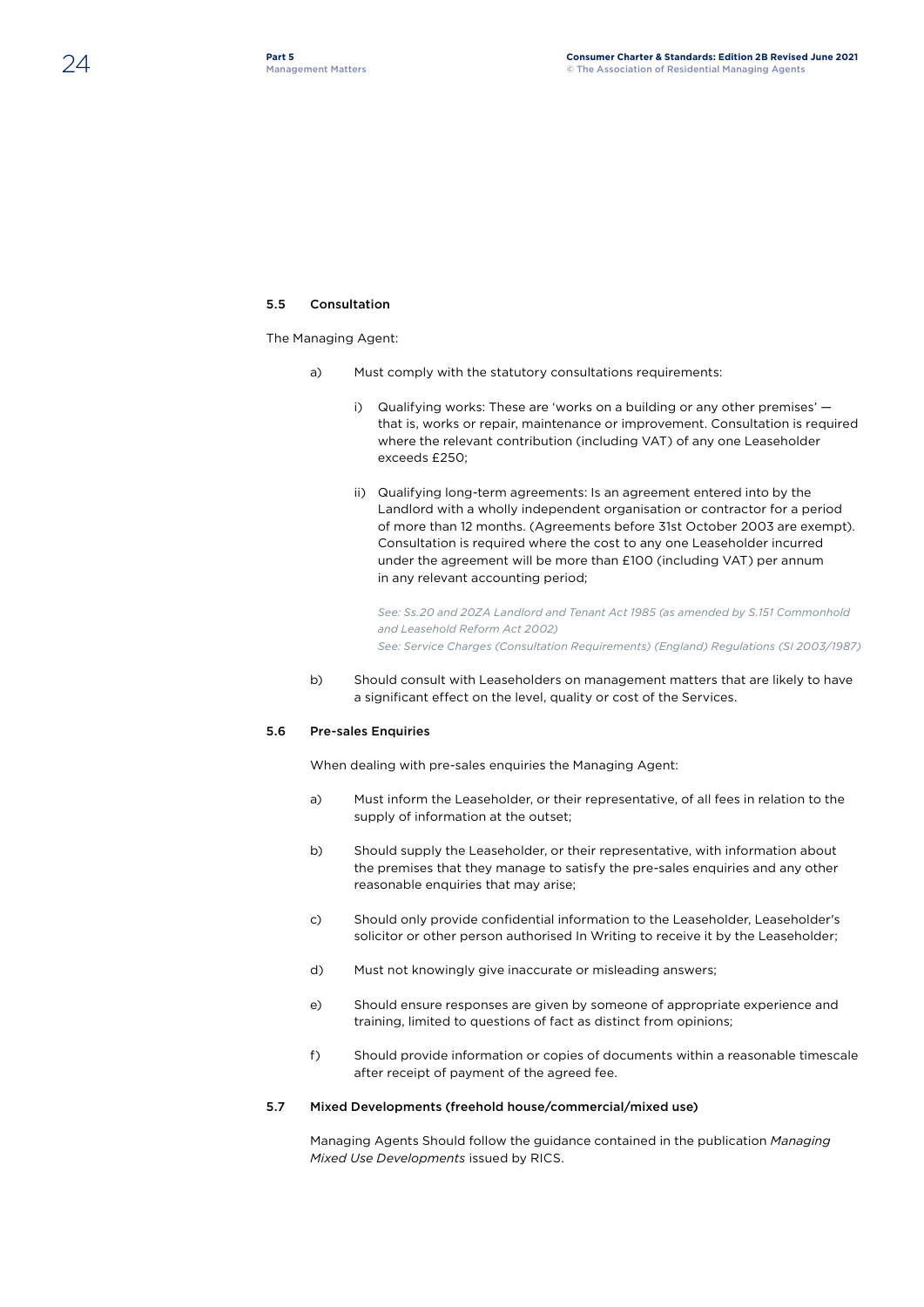## **6.0 Legal Matters**

## 6.1 Statutory Information & Inspection Rights

The Managing Agent Must comply with any statutory request by a Leaseholder for the disclosure of the identity of the Landlord and the directors of a corporate Landlord.

*See: Ss.1 and 2 Landlord and Tenant Act 1985* 

Where the Managing Agent, has on behalf of their Client, the statutory duty, they Must provide Leaseholders with an address for service of notices.

*See: S.48 Landlord and Tenant Act 1987 (as amended by the Commonhold and Leasehold Reform Act 2002)*

## 6.2 Statutory Compliance

The Managing Agent Must have regard to and comply with:

- a) legislation relating to equality and discrimination;
- b) legislation relating to employment;
- c) legislation relating to data protection;
- d) legislation relating to tax and VAT:
- e) legislation relating to bribery;
- f) relevant legislation to ensure the health and safety of employees;
- g) obligations under the regulations regarding fire safety;
- h) health and safety regulations relating to buildings under their management including but not limited to water and asbestos;
- i) all other relevant legislation.

## **7.0 Disputes & Terminations**

## 7.1 Disputes

When dealing with disputes the Managing Agent Must follow the guidance contained in the publication 'Guidance Note — F01 Complaints Handling' (replicated to be publicly available: 'Advice Note Making a complaint about the management of your block') issued by the Association of Residential Managing Agents and Must:

a) maintain and fully implement a published complaints handling procedure appropriate to the size and structure of their organisation meeting the minimum requirements of ARMA and/or any other professional organisation to which they are members;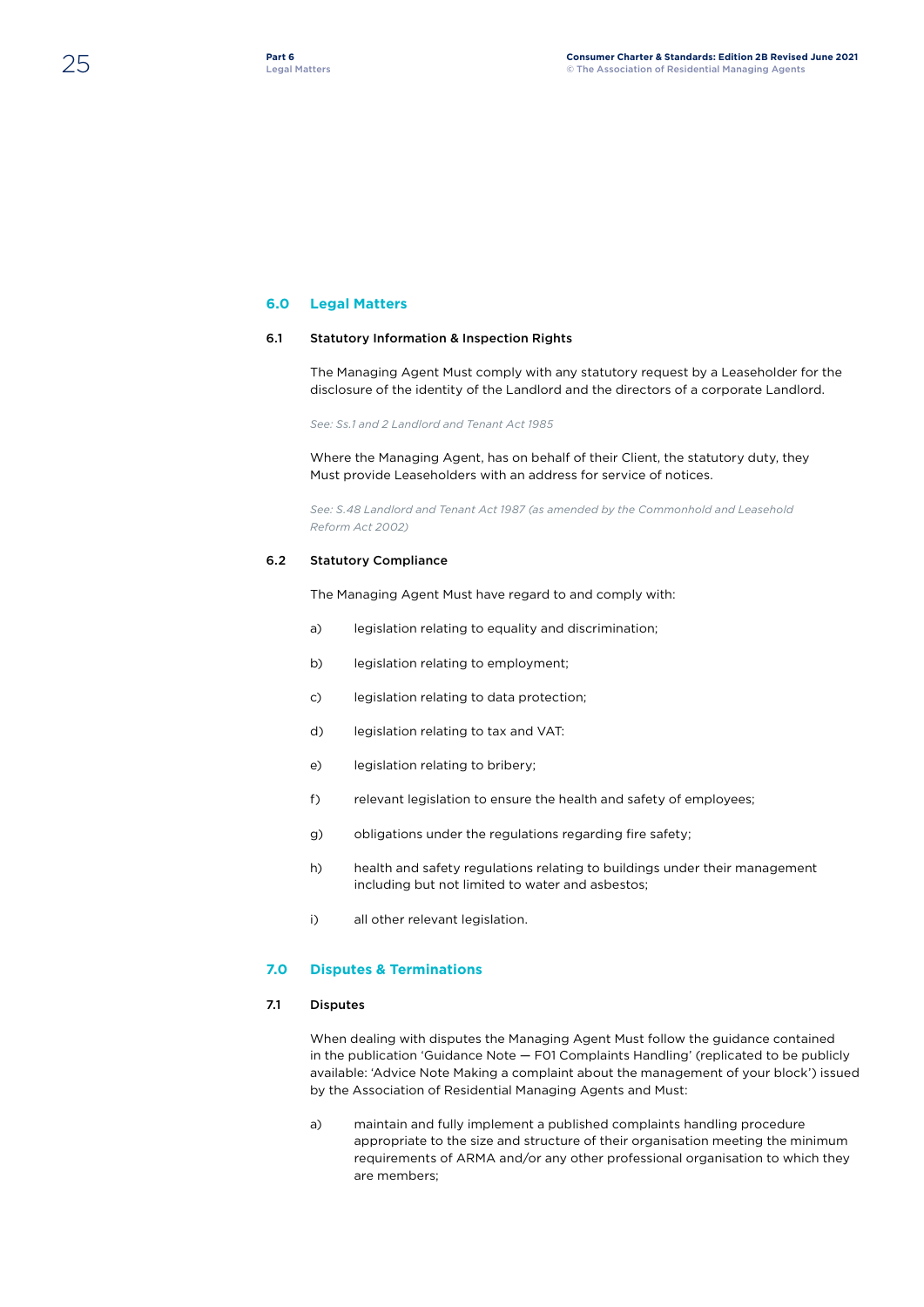- b) be a member of a redress scheme for dealing with complaints in connection with their work which is either a redress scheme approved by the Secretary of State or a government administered redress scheme; *See: S.84 Enterprise and Regulatory Reform Act 2013*
- c) offer Clients and Leaseholders access to the redress scheme if the complaint has not been resolved 'in-house' within an eight week period or is deadlocked and abide by their decisions;
- d) make all staff aware of its complaints handling procedure;
- e) publicise the existence of the complaints handling procedure and ensure this is well known to all Clients and Leaseholders, including response times for the various stages included. The full contact details of the Ombudsman must be provided (including address, telephone number, email and website);
- f) when requested, provide a copy of their procedure to any Leaseholder or Client;
- g) ensure that for complaints about their staff, the procedure provides for them to be made to an appropriately senior person.

Managing Agents Should also have clear written policies and procedures for handling disputes between occupiers, complaints of nuisance from neighbours or contractors.

## 7.2 Terminations & Handovers

Managing Agents Must follow the guidance contained in the publication 'Guidance Note — F07 Management Handovers' (replicated to be publicly available: 'Advice Note Changing Managing Agent) issued by the Association of Residential Managing Agents and:

- a) Must deal with any handover in a professional, competent and efficient manner which Should be within agreed timescales in accordance with the provisions for termination in the Management Agreement;
- b) Must confirm any termination In Writing with the Client clearly stating the date at which management ceases and when all relevant documentation and Client Money will be handed over to the Client and confirm who will deal with on-going litigation, disputes, arrears collection and any fees to be charged;
- c) Should supply all relevant information to facilitate the handover not less than four weeks prior to the date of handover, or as otherwise directed In Writing. This Should include Leaseholder contact details, contractor details and insurance information as a minimum;
- d) Must pass all agreed documents relating to the management to the Client on the date of handover or as otherwise directed In Writing;
- e) Must prepare reconciled accounts (no later than three months unless otherwise agreed) with itemised accruals and prepayments up to the final date of management, including schedules of arrears, creditors and debtors;
- f) Must hand over the balance of funds that are not required to meet commitments already made at the date of handover. The remaining balance Must be handed over at an agreed later date (no later than three months unless otherwise agreed) along with the statement of accounts made up to the date of handover.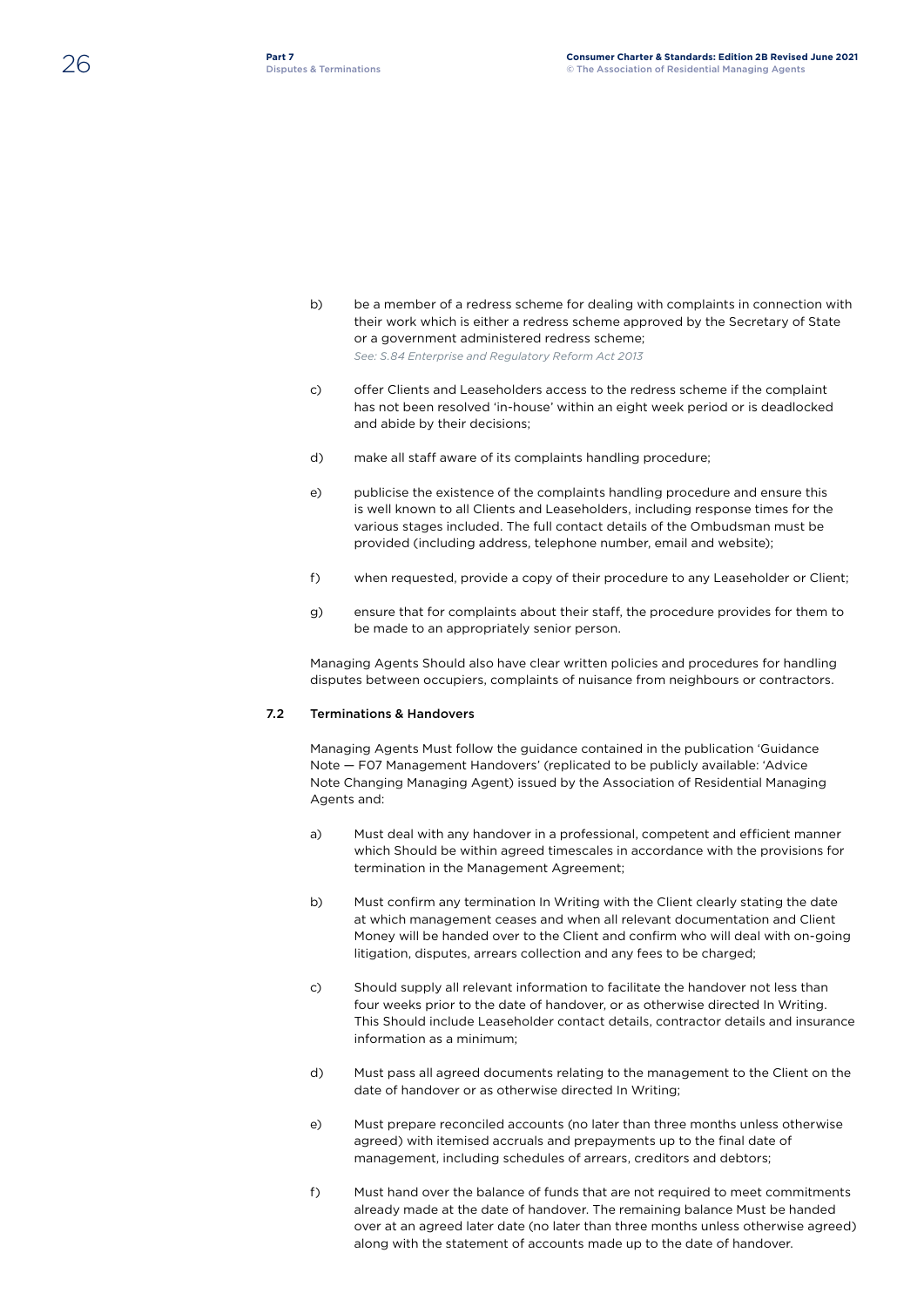| ,,,,,,,,,,,,,,,,,,,,,, |
|------------------------|
|                        |
|                        |
|                        |
|                        |
|                        |
|                        |